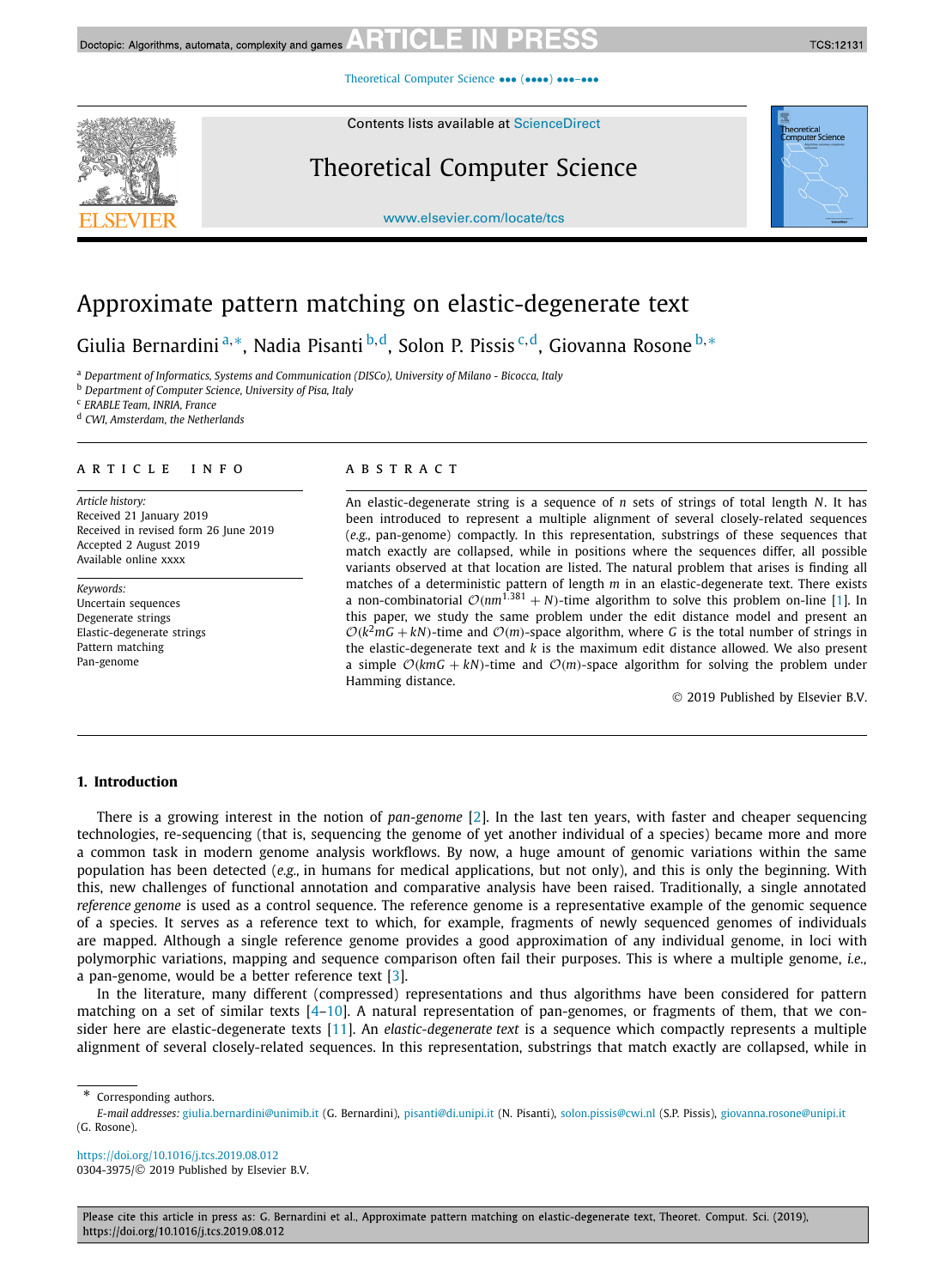#### 2 *G. Bernardini et al. / Theoretical Computer Science* ••• *(*••••*)* •••*–*•••

positions where the sequences differ (by means of substitutions, insertions, and deletions of substrings), all possible variants observed at that location are listed in so-called *degenerate segments*. In the literature, other similar types of uncertain sequences have also been considered, namely *degenerate strings*, where each degenerate segment can contain only single letters (see [\[12–16\]](#page-12-0) and references therein) and *generalised degenerate strings* [\[17\]](#page-12-0), where each degenerate segment contains strings of the same length. Elastic-degenerate texts are more general than both the previous objects, and they correspond to the Variant Call Format (VCF), that is, the *standard* for storing gene sequence variations [\[18\]](#page-12-0). A tool EDSO (available at [https://github.com/webmasterar/edso\)](https://github.com/webmasterar/edso) for creating elastic-degenerate texts from VCF files was also made available in [\[19\]](#page-12-0).

Consider, for example, the following *multiple sequence alignment* of three closely-related sequences:

```
GAAACAAAACA
GAGAGTGA-CA
G--A-ACAACA
```
These sequences can be compacted into the single elastic-degenerate string:

|                                                                                                                                                                 | AA I            | CAA        |  |  |
|-----------------------------------------------------------------------------------------------------------------------------------------------------------------|-----------------|------------|--|--|
| $\widetilde{T} = \{G\} \cdot \left\{ AG \right\} \cdot \{A\} \cdot \left\{ GTG \right\} \cdot \{A\} \cdot \left\{ \frac{A}{\varepsilon} \right\} \cdot \{CA\}.$ |                 |            |  |  |
|                                                                                                                                                                 | $\varepsilon$ 1 | $ $ AC $ $ |  |  |

The total number of segments is the *length* of  $\tilde{T}$  and the total number of letters is the *size* of  $\tilde{T}$ . The natural problem that arises is finding all matches of a deterministic pattern *P* in text  $\tilde{T}$ . We call this the ELASTIC-DEGENERATE STRING MATCHING (*EDSM*) problem. The simplest version of this problem assumes that a degenerate (sometimes called indeterminate) segment can contain only single letters [\[20\]](#page-12-0).

Due to the application of cataloguing human genetic variation [\[18\]](#page-12-0), there has been ample work in the literature on the *off-line* (indexing) version of the pattern matching problem [\[3,21–24\]](#page-12-0). The *on-line*, more fundamental, version of the *EDSM* problem has not been studied as much as indexing approaches. The motivation for considering the on-line version of the problem is to remove the hardship of building disk-based indexes or rebuilding them with every update in the sequences. Indexes are often unwieldy, take a lot of time and space to build, and require lots of disk space to be stored. Their usage is therefore only convenient when the data is static or changes very infrequently. Solutions to the on-line version can thus be beneficial for a number of reasons: **(a)** efficient on-line solutions can be used in combination with partial indexes as practical trade-offs; **(b)** efficient on-line solutions for exact pattern matching can be applied for fast average-case approximate pattern matching similar to standard strings [\[25\]](#page-12-0); **(c)** on-line solutions can be useful when one wants to search for a few patterns in many degenerate texts similar to standard strings such as protein or DNA sequences [\[26\]](#page-12-0).

**Previous Results.** Let us denote by *m* the length of pattern *P*, by *n* the length of  $\tilde{T}$ , and by  $N > m$  the size of  $\tilde{T}$ . A few results exist on the (exact) *EDSM* problem. In [\[11\]](#page-12-0), an algorithm for solving the *EDSM* problem in time  $O(\alpha \gamma mn + N)$  and space  $O(N)$  was presented, where  $\alpha$  and  $\gamma$  are parameters, respectively representing the maximum number of strings in any degenerate segment of the text and the maximum number of degenerate segments spanned by any occurrence of the pattern in the text. In [\[27\]](#page-12-0), two new algorithms to solve the same problem in an on-line manner<sup>1</sup> were presented: the first one requires time  $\mathcal{O}(nm^2 + N)$  after a pre-processing stage with time and space  $\mathcal{O}(m)$ ; the second requires time  $\mathcal{O}(N \cdot \lceil \frac{m}{w} \rceil)$ after a pre-processing stage with time and space  $\mathcal{O}(m\cdot\lceil \frac{m}{w}\rceil)$ , where *w* is the size of the computer word in the word-RAM model. Later, in [\[28\]](#page-12-0) a new on-line algorithm was proposed and the running time was improved to  $O(nm^{1.5}\sqrt{\log m} + N)$ ; in  $[19]$  the authors extended the algorithm of  $[27]$  through adding the ability to search for multiple patterns simultaneously, achieving time  $\mathcal{O}(N[M/w])$  with pre-processing time and space  $\mathcal{O}(M)$ , where *M* is the total length of the patterns; a bit-parallel method, that matches the same  $O(N \cdot \lceil \frac{m}{w} \rceil)$  time complexity as [\[27\]](#page-12-0) by simpler means, was also proposed in [\[29\]](#page-12-0), leading to a fast and practical implementation of the algorithm. A bit-parallel algorithm to align a sequence to a graph was also presented in [\[30\]](#page-12-0). Finally, [\[1\]](#page-12-0) provides a conditional lower bound for the *EDSM* problem. The authors show that any combinatorial algorithm that solves the problem in  $O(nm^{1.5-\epsilon} + N)$  time, for any  $\epsilon > 0$ , refutes the Boolean Matrix Multiplication conjecture. Notably, the authors also present a non-combinatorial  $O(nm^{1.381} + N)$ -time algorithm that solves the *EDSM* problem by applying Fast Matrix Multiplication.

**Our Contribution.** Since genomic sequences are endowed with polymorphisms and sequencing errors, the existence of an exact occurrence can result into a strong assumption. The aim of this work is to generalize the studies of [\[11\]](#page-12-0) and [\[27\]](#page-12-0) for the exact case, allowing some approximation in the occurrences of the input pattern. We suggest a simple on-line  $O(kmG + kN)$ -time and  $O(m)$ -space algorithm, G being the total number of strings in  $\tilde{T}$  and  $k > 0$  the maximum number of allowed substitutions in a pattern's occurrence, that is nonzero *Hamming distance*. Our main contribution is an on-line  $O(k^2mG + kN)$ -time and  $O(m)$ -space algorithm where the type of edit operations allowed is extended to insertions and deletions as well, that is nonzero *edit distance*. These results are *good* in the sense that for *small* values of *k* the algorithms

<sup>1</sup> *On-line* refers to the fact that the algorithm reads the elastic-degenerate text set-by-set in a serial manner.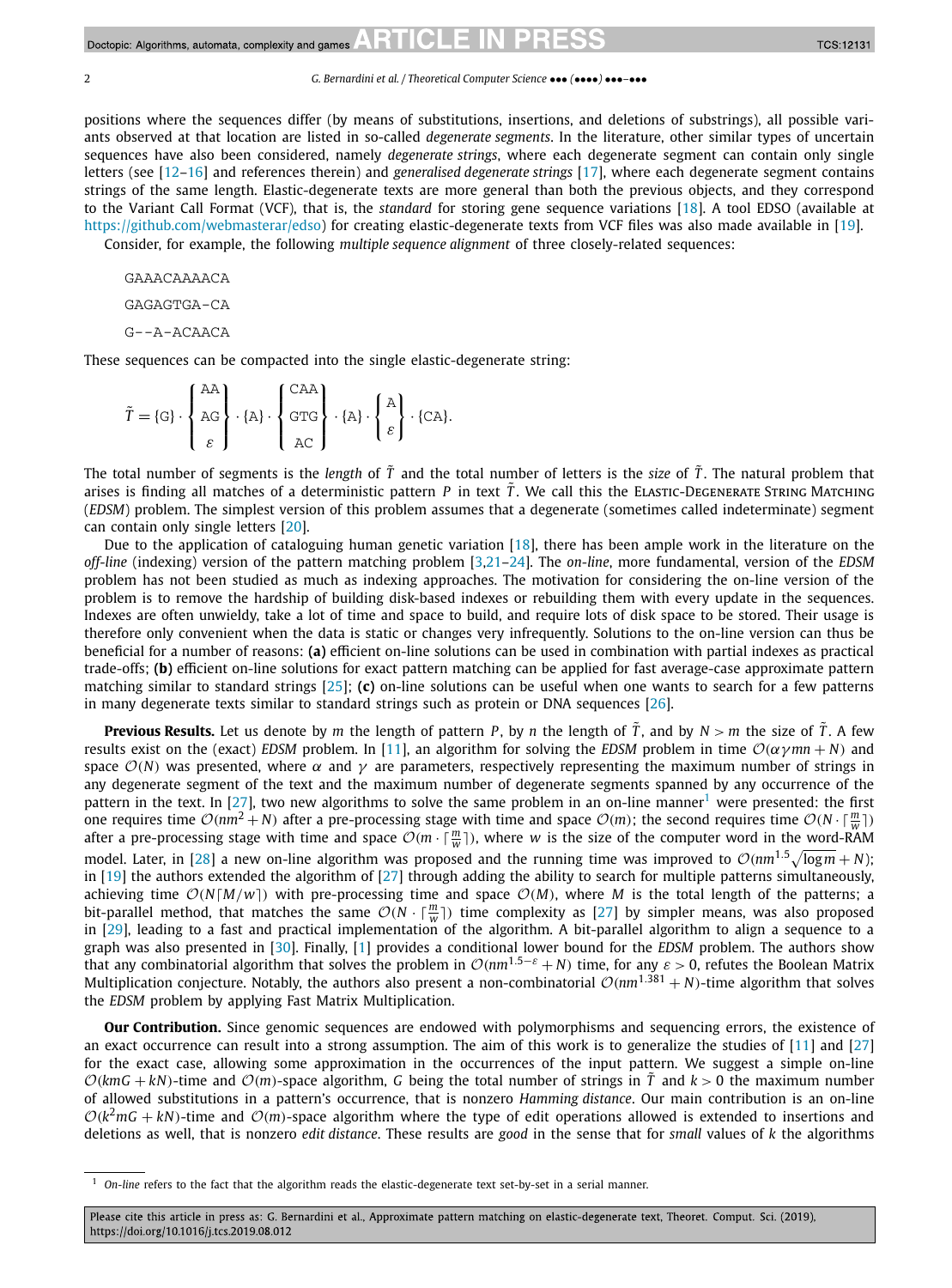<span id="page-2-0"></span>incur (essentially) no increase in time complexity with respect to the  $\mathcal{O}(nm^2 + N)$ -time and  $\mathcal{O}(m)$ -space algorithm presented in [\[27\]](#page-12-0) for the exact case. A preliminary version of this paper appeared in [\[31\]](#page-12-0).

**Structure of the Paper.** Section 2 provides some preliminary definitions and facts as well as the formal statements of the problems we address. Section [3](#page-3-0) describes our solution for constant-sized alphabets under the edit distance model, while Section [4](#page-9-0) describes the algorithm under the Hamming distance model for constant-sized alphabets. Section [5](#page-11-0) extends these algorithms to work for general integer alphabets. We conclude in Section [6.](#page-11-0)

# **2. Preliminaries**

An *alphabet*  $\Sigma$  is a non-empty finite set of letters of size  $|\Sigma|$ . We start by considering the case of a constant-sized alphabet, *i.e.*,  $|\Sigma| = \mathcal{O}(1)$ , and then extend all the results to general integer alphabets in Section [5.](#page-11-0) A *string S* on an alphabet  $\Sigma$  is a sequence of elements of  $\Sigma$ . The set of all strings on an alphabet  $\Sigma$ , including the *empty string ε* of length 0, is denoted by  $\Sigma^*$ . For any string *S*, we denote by *S*[*i*  $\ldots$  *j*] the *substring* of *S* that *starts* at position *i* and *ends* at position *j*. In particular,  $S[0 \dots j]$  is the *prefix* of *S* that ends at position *j*, and  $S[i \dots |S| - 1]$  is the *suffix* of *S* that begins at position *i*, where |*S*| denotes the *length* of *S*.

**Definition 2.1** ([\[27\]](#page-12-0)). An elastic-degenerate (ED) string of length n on alphabet  $\Sigma$ ,  $\tilde{T} = \tilde{T}[0]\tilde{T}[1] \dots \tilde{T}[n-1]$ , is a finite sequence of *n* degenerate letters. Every *degenerate letter*  $\tilde{T}[i]$  is a finite non-empty set of strings  $\tilde{T}[i][j] \in \Sigma^*$ , with  $0 \leq j \leq |\tilde{T}[i]|$ . The *size*  $N$  of  $\tilde{T}$  is defined as

$$
N = \sum_{i=0}^{n-1} \sum_{j=0}^{|\tilde{T}[i]|-1} |\tilde{T}[i][j]|
$$

assuming (for representation purposes only) that  $|\varepsilon|=1$ . The *total number of strings* in  $\tilde{T}$  is defined as  $G=\sum_{i=0}^{n-1}|\tilde{T}[i]|$ .

Notice that  $n < G < N$ . A *deterministic string* is simply a string in  $\Sigma^*$ . The *Hamming distance* is defined between two deterministic strings of equal length as the number of positions at which the two strings have different letters. The *edit distance* between two deterministic strings is defined as the minimum total cost of a sequence of edit operations (that is, substitution, insertion, or deletion of a letter) required to transform one string into the other. Here we only count the number of edit operations, considering the cost of each to be 1. In [\[27\]](#page-12-0) the authors give a definition of an exact match between a deterministic string *P* and an ED string  $\tilde{T}$ ; here we extend their definition to deal with errors.

**Definition 2.2.** Given an integer  $k > 0$ , we say that a string  $P \in \Sigma^m$   $k_H$ -matches (resp.  $k_F$ -) an ED string  $\tilde{T} = \tilde{T}[0]\tilde{T}[1] \dots \tilde{T}[n-1]$ 1] of length  $n > 1$  if all of the following hold:

- there exists a non-empty suffix *X* of some string  $S \in \tilde{T}[0]$ ;
- if *n* > 2, there exist strings  $Y_1 \in \tilde{T}[1],...,Y_t \in \tilde{T}[t]$ , for  $1 \le t \le n-2$ ;
- there exists a non-empty prefix *Z* of some string  $S \in \tilde{T}[n-1]$ ;
- the Hamming (resp. edit) distance between *P* and  $XY_1 \ldots Y_t Z$  (note that  $Y_1 \ldots Y_t$  can be  $\varepsilon$ ) is no more than *k*.

We say that *P* has a  $k_H$ -occurrence (resp.  $k_E$ -) ending at position *j* in  $\tilde{T}$  if either there exists a  $k_H$ -match (resp.  $k_E$ -) between *P* and  $\tilde{T}[i] \dots \tilde{T}[j]$  for some  $0 \le i < j \le n-1$  or *P* is at Hamming (resp. edit) distance of at most *k* from a substring of some string  $S \in \tilde{T}[j]$ . We say that *P* has a *partial k<sub>H</sub>*-occurrence (resp.  $k_F$ -) *P*[0... $\ell$ ], for some  $\ell < m - 1$ , ending at position *j* of  $\tilde{T}$  if  $P[0 \dots \ell]$   $k_H$ -matches (resp.  $k_E$ -)  $\tilde{T}[i] \dots \tilde{T}[j]$ , for some  $0 \le i \le j$ .

**Example 2.3** *(Running example).* Consider  $P = \text{GAACAA}$  of length  $m = 6$ . The following ED string has  $n = 7$ ,  $N = 20$ , and  $G = 12$ . An  $1_H$ -occurrence of *P* is underlined, and an  $1_F$ -occurrences of *P* is overlined.

| $I = \{ \underline{\overline{\mathbb{G}}} \} \cdot \left\{ \begin{array}{c} \text{AA} \\ \text{AG} \end{array} \right\} \cdot \{ \underline{\overline{\mathbb{A}}} \} \cdot \left\{ \begin{array}{c} \text{CFT} \\ \text{GTG} \end{array} \right\} \cdot \{ \underline{\mathbb{A}} \} \cdot \left\{ \underline{\mathbb{C}} \right\} \cdot \{ \underline{\mathbb{C}} \mathbb{A}^{\circ} \}$ |  |  |  |
|--------------------------------------------------------------------------------------------------------------------------------------------------------------------------------------------------------------------------------------------------------------------------------------------------------------------------------------------------------------------------------------------|--|--|--|
|                                                                                                                                                                                                                                                                                                                                                                                            |  |  |  |

A *suffix* tree  $ST_X$  for a string X of length m is a tree data structure where edge-labels of paths from the root to the (terminal) node labelled *i* spell out suffix  $X[i \dots m - 1]$  of *X*. For constant-sized alphabets,  $ST_X$  can be built in time and space  $\mathcal{O}(m)$ . The suffix tree can be generalized to represent the suffixes of a set of strings  $\{X_1, \ldots, X_n\}$  (denoted by  $ST_{X_1, \ldots, X_n}$ ) with time and space costs still linear in the length of the input strings (see [\[32\]](#page-13-0), for details).

Given two strings *X* and *Y* and a pair  $(i, j)$ , with  $0 \le i \le |X| - 1$  and  $0 \le j \le |Y| - 1$ , the *longest common extension* at  $(i, j)$ , denoted by  $lce_{X,Y}(i, j)$ , is the length of the longest substring of X starting at position i that matches a substring of Y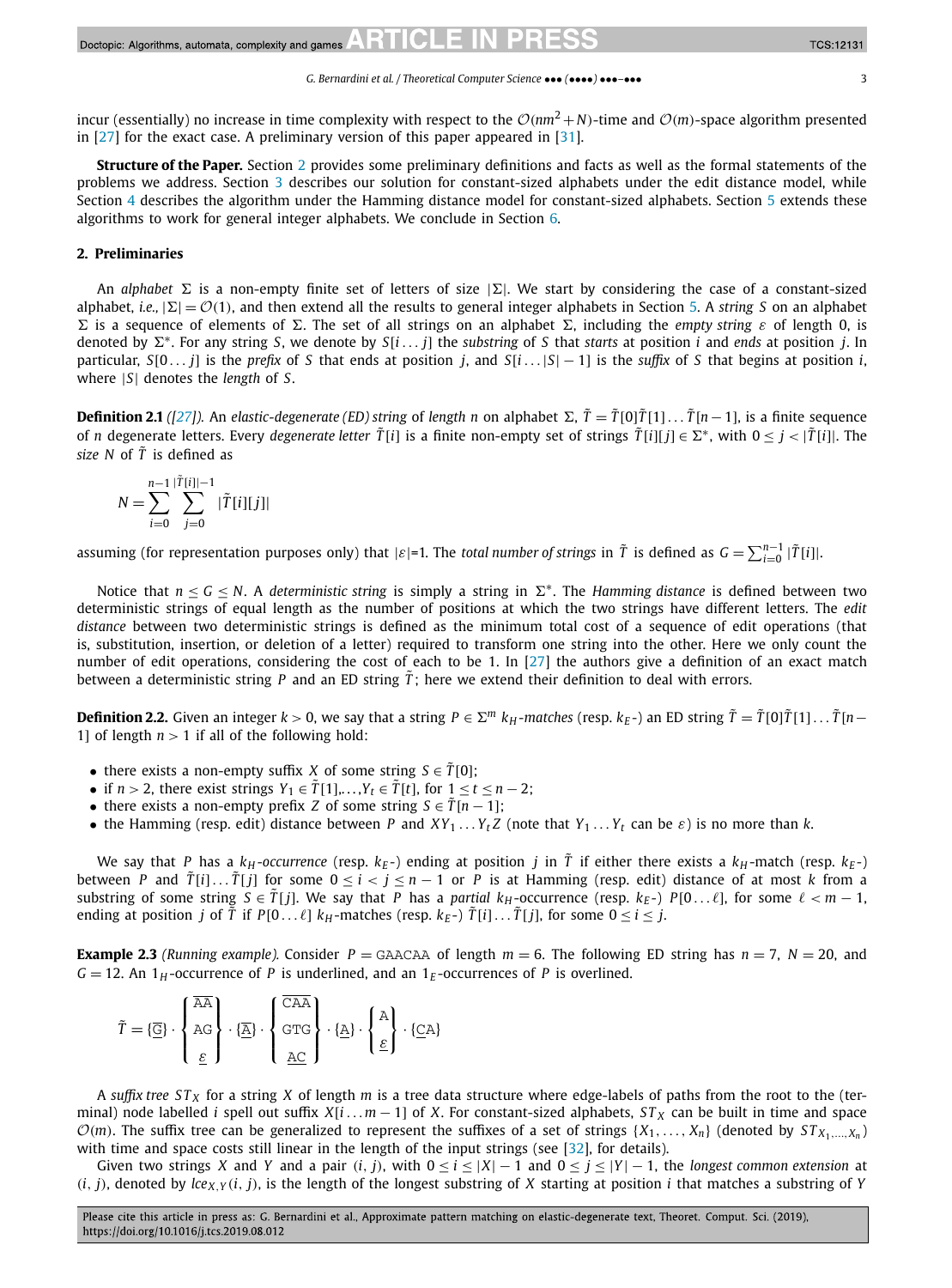<span id="page-3-0"></span>starting at position *j*. For instance, when  $X = CGG$  and  $Y = ACG$ ,  $lce_{X,Y}(2, 1) = 2$ , corresponding to the substring CG. We define  $lce_{X,Y}(i, j) = 0$  when either  $i \notin \{0, 1, ..., |X| - 1\}$  or  $j \notin \{0, 1, ..., |Y| - 1\}$ .

**Fact 1** ([\[32\]](#page-13-0)). Given a string *X*, its *ST<sub>X</sub>*, and a set of strings  $W = \{Y_1, \ldots, Y_l\}$  over a constant-sized alphabet, it is possible to build the generalized suffix tree  $ST_{X,W}$  extending  $ST_X$ , in time  $\mathcal{O}(\sum_{h=1}^l |Y_h|)$ . Moreover, given two strings *X* and *Y* of total length *q*, for each index pair  $(i, j)$ ,  $lce_{X,Y}(i,j)$  queries can be computed in constant time per query, after a pre-processing of *ST<sub>x Y</sub>* that takes time and space  $\mathcal{O}(q)$ .

We will denote by  $ST^*_{X,Y}$  such a pre-processed tree for answering *lce* queries. The time is ripe now to formally introduce the two problems considered here.

**[** $k_F$ **-EDSM]** ELASTIC-DEGENERATE STRING MATCHING UNDER THE EDIT DISTANCE MODEL:

- **Input:** A deterministic pattern *P* of length *m*, an ED text  $\tilde{T}$  of length *n* and size  $N \ge m$ , an integer  $0 < k < m$ .
- **Output:** Pairs  $(i, d)$ , *i* being a position in *T* where at least one  $k_F$ -occurrence of *P* ends and  $d \lt k$  being the minimal number of errors (substitutions, insertions and deletions) for occurrence *i*.

**[***kH* **-EDSM]** Elastic-Degenerate String Matching under the Hamming distance model:

- **Input:** A deterministic pattern *P* of length *m*, an ED text  $\tilde{T}$  of length *n* and size  $N > m$ , an integer  $0 < k < m$ .
- **Output:** Pairs  $(i, d)$ , *i* being a position in  $\tilde{T}$  where at least one  $k_H$ -occurrence of *P* ends and  $d \leq k$  being the minimal number of substitutions for occurrence *i*.

## **3.** An algorithm for  $k_E$ -EDSM

In [\[28\]](#page-12-0) the exact *EDSM* problem (that is, for  $k = 0$ ) was solved in time  $O(nm^{1.5}\sqrt{\log m} + N)$ . Allowing up to *k* substitutions, insertions, and deletions in the occurrences clearly entails a time-cost increase, but the solution proposed here manages to keep the time-cost growth limited, solving the  $k_E$ -EDSM problem in time  $O(k^2 m G + kN)$ , *G* being the total number of strings in the ED text. We assume a constant-sized alphabet. At a high level, the  $k_E$ -EDSM algorithm (pseudocode shown below) works as follows.

**Pre-processing phase:** build the suffix tree for the pattern *P* . **Searching phase:** in an on-line manner, scan the text  $\tilde{T}$  from left to right and, for each  $\tilde{T}[i]$ :

- **(1)** Find the prefixes of *P* that are at edit distance at most *k* from any suffix of some  $S \in \tilde{T}[i]$ ; if there exists an  $S \in \tilde{T}[i]$  that is long enough, also search for  $k_E$ -occurrences of  $P$  that start and end at position  $i$  (lines 3 and 13 of the pseudocode)
- **(2)** Try to extend at  $\tilde{T}[i]$  each partial  $k_F$ -occurrence of P which has started earlier in  $\tilde{T}$  (line 19)
- **(3)** In both previous cases, if a full  $k_F$ -occurrence of *P* also ends at  $\tilde{T}[i]$ , then output position *i*; otherwise store the prefixes of *P* extended at  $\tilde{T}[i]$  (lines 4-7, 14-17, 20-28)

Step (1) of algorithm  $k_E$ -EDSM is implemented by algorithm  $k_E$ -BORD described in Section [3.1.](#page-4-0) Step (2) is implemented by algorithm  $k_E$ -EXT described in Section [3.2.](#page-6-0)

The following lemma follows directly from Fact 1.

**Lemma 3.1.** Given P of length m and  $\tilde{T}$  of length n and size N, to build ST $^*_{P,\tilde{T}[i]},$  for all  $i\in[0,n-1]$ , requires total time  $\mathcal{O}(N)$ .

Besides  $ST_P$  (built once as a pre-processing step) and  $ST^*_{P,\tilde{T}[i]}$  (built for all  $\tilde{T}[i]$ 's), the algorithm uses the following data structures:

- *L'* a list that temporarily stores the output of functions  $k<sub>F</sub>$ -bord and  $k<sub>F</sub>$ -ext. It is re-initialized to Ø (lines 3, 13 and 19) for each  $S \in \tilde{T}[i]$  before executing either of the functions.
- $V_c$  a vector of size |*P*| such that  $V_c[j]$  contains the lowest number of errors for a partial  $k_E$ -occurrence of *P*[0...*i*] ending at  $\tilde{T}[i]$ . For each pair position - edit operations  $(j, d)$  in L', if  $V_c[j] < d$  then  $V_c[j]$  is updated with d by the function INSERT. *V<sub>c</sub>* (*c* stands for *current*) is re-initialized to *V<sub>c</sub>*[*j*] =  $\infty$  (line 11) for all *j*'s each time a new degenerate segment  $\tilde{T}[i]$  is read:  $V_c[j] = \infty$  denotes that a partial  $k_E$ -occurrence of *P*[0...*j*] ending at  $\tilde{T}[i]$  has not yet been found.
- *Lc* a list that contains the rightmost position of the prefixes of *<sup>P</sup>* found in *<sup>L</sup>* . It is filled in by function insert for each prefix *P*[0...*j*] where  $V_c$ [*j*] turns into a value  $\neq \infty$ . Before reading a new degenerate segment  $\tilde{T}[i]$ , it is copied into  $L_p$  and re-initialized to Ø (line 10).
- $L_p$  a list where the  $L_c$  list, filled in at iteration *i* − 1, is copied at the beginning of each iteration *i* (line 10).  $L_p$  thus stores prefixes of *P* found in *L* during the previous iteration (*p* stands for *previous*).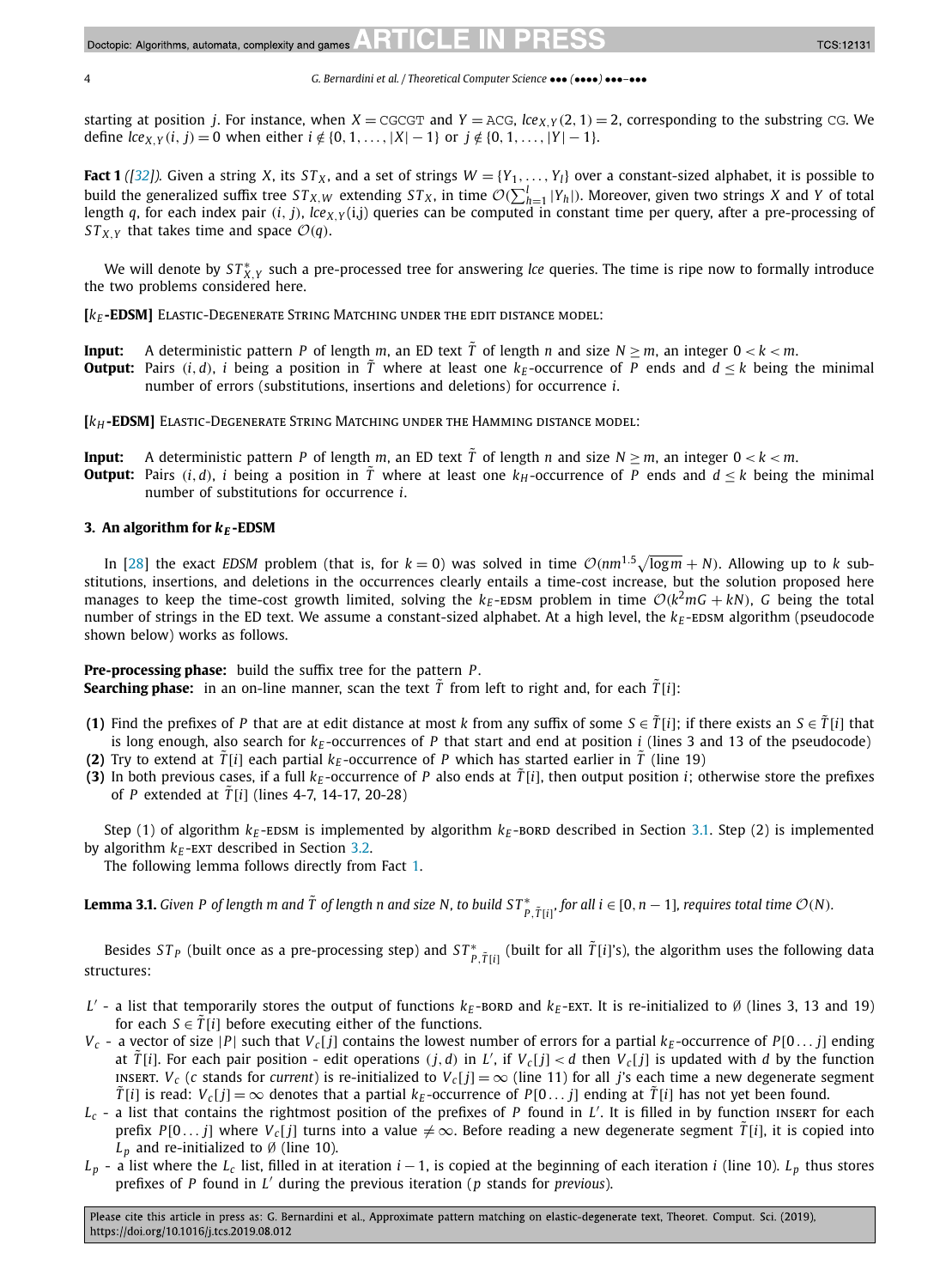# <span id="page-4-0"></span> $k_F$ -EDSM( $P$ ,  $ST_P$ ,  $\tilde{T}$ ,  $n, k$ )

  $V_c[0...|P|-1] \leftarrow \infty$ ; Build  $ST^*_{P, \tilde{T}[0]}$ ; **forall**  $S \in \tilde{T}[0]$  **do**   $L' \leftarrow \emptyset$ ;  $L' \leftarrow k_E\text{-BORD}(P, S, ST^*_{P, \tilde{T}[0]}, k);$  **forall**  $(j, d) \in L'$  **do**<br>**5 if**  $j = |P| = 1$  **the if**  $i = |P| - 1$  **then if**  $d < V_c[|P| - 1]$  **then**  $V_c[|P| - 1] \leftarrow d$ ; **else** INSERT $(L_c, (j, d), V_c)$ ; **if**  $V_c[|P| - 1] \neq \infty$  **then report**  $(0, V_c[|P| - 1])$ ; **for** *i* = 1 **to** *n* − 1 **do**  $L_p \leftarrow L_c$ ;  $L_c \leftarrow \emptyset$ ;  $V_p \leftarrow V_c$ ;  $V_c[0 \dots | P| - 1] \leftarrow \infty$ ; Build  $ST_{P, \tilde{T}[i]}^*$ ; **forall**  $S \in \tilde{T}[i]$  **do**   $L' \leftarrow \emptyset$ ;  $L' \leftarrow k_E\text{-BORD}(P, S, ST^*_{P, \tilde{T}[i]}, k);$  **forall**  $(i, d) \in L'$  **do if**  $j = |P| - 1$  **then if**  $d < V_c[|P| - 1]$  **then**  $V_c[|P| - 1] \leftarrow d$ ;<br>**17 else INSERT(** $l_c$ **, (i, d), V<sub>c</sub>)</u>; else** INSERT( $L_c$ , $(j, d)$ , $V_c$ ); **forall**  $p \in L_p$  **do**  *L'* ← Ø;  $\hat{L'}$  ←  $k_E$ -EXT( $p + 1, P, S, ST^*_{P, \tilde{T}[i]}, k - V_p[p]$ ); **forall**  $(j, d) \in L'$  **do**<br>**21 if**  $j = |P| - 1$  **the if**  $i = |P| - 1$  **then if**  $d + V_p[p] < V_c[|P| - 1]$  **then**  $V_c[|P| - 1] \leftarrow d + V_p[p]$ ;<br> **23 else** INSERT( $l_c$ , (*i*,  $d + V_p[p]$ ),  $V_c$ ); *else* INSERT( $L_c$ ,( $j$ , $d$  +  $V_p[p]$ ),  $V_c$ ); **if**  $V_c[|P| - 1] \neq \infty \vee V_p[|P| - 1] < k$  **then report**  $(i, \min\{V_c[|P|-1], V_p[|P|-1]+1\})$  **if**  $V_p[|P| - 1] + \min_{S \in \tilde{T}[i]} |S| < k$  **then**<br>**27 if**  $V_p[|P| - 1] + \min_{S \in \tilde{T}[i]} |S| < V_c[|S|]$  **if**  $V_p[|P| - 1] + \min_{S \in \tilde{T}[i]} |S| < V_c[|P| - 1]$  then<br> **28**  $V_c[|P| - 1] \leftarrow V_n[|P| - 1] + \min_{S \in \tilde{T}[i]} |S|$  $V_c[|P| − 1] ← V_p[|P| − 1] + min_{S \in \tilde{T}[i]} |S|$ 

 $V_p$  - similarly,  $V_p$  stores a copy of the vector  $V_c$  of the previous position.

Algorithm  $k_E$ -EDSM needs to report each position *i* in  $\tilde{T}$  where some  $k_E$ -occurrence of *P* ends with edit distance  $d \leq k$ , *d* being the minimal such value for position *i*. To this aim, the last position of *Vc* is updated with the following criterion: each time we find an occurrence of P ending at  $\tilde{T}[i]$ , corresponding to pair  $(m-1, d)$ , if  $V_c[m-1] > d$  then we set  $V_c[m-1] = d$ (lines 6, 16 and 22). After all  $S \in \tilde{T}[i]$  have been examined, if either  $V_c[m-1] \neq \infty$  or  $V_p[m-1] < k$  (*i.e.*, an occurrence of *P* at the previous position implies an occurrence at the current one by deleting a letter in any  $S \in \tilde{T}[i]$ : see Example 3.2) the algorithm outputs position *i* together with the minimum between  $V_c[m-1]$  and  $V_p[m-1]+1$  (lines 24-25). If an occurrence of *P* at *i* − 1 can lead to an occurrence at *i* + 1 by deleting a whole string  $S \in T[i]$  and a letter of any string in  $\tilde{T}[i+1]$ , *i.e.*, if  $V_p[m-1] + \min_{S \in \tilde{T}[i]} |S| < k$ , and if this value is smaller than  $V_c[m-1]$ , it eventually updates  $V_c[m-1]$ (lines 26-28).

**Example 3.2** *(Running example).* Consider text  $\tilde{T}$  and pattern  $P =$  GAACAA of Example [2.3.](#page-2-0) The  $k_F$ -occurrence of P beginning at position 0 and ending at position 5 of  $\tilde{T}$  with edit distance 0 implies an occurrence of P ending at position 6 with 1 deletion (namely, letter C).

## 3.1. Algorithm  $k_F$ -BORD

For each *i* and for each  $S \in \tilde{T}[i]$ , Step (1) of the algorithm finds the prefixes of *P* that are at distance at most *k* from any suffix of *S*, as well as  $k_F$ -occurrences of *P* that start and end at position *i* if *S* is long enough. To this end, we use and modify the Landau-Vishkin algorithm [\[33\]](#page-13-0). We first recall some relevant definitions concerning the dynamic programming table [\[32\]](#page-13-0).

Given an  $m \times q$  dynamic programming table (*m* rows, *q* columns), the *main diagonal* consists of cells (*h*, *h*) for  $0 \le h \le$ min {*m* − 1*, q* − 1}. The diagonals above the main diagonal are numbered 1 through *(q* − 1*)*; the diagonal starting in cell *(*0*,h)* is diagonal *h*. The diagonals below the main one are numbered −1 through −*(m* − 1*)*; the diagonal starting in cell *(h,* 0*)* is numbered −*h*. A *d-path* in the dynamic programming table is a path that starts in row zero and specifies a total of exactly *d* edit operations (substitutions, insertions, and deletions). A *d*-path is *farthest reaching in diagonal h* if it is a *d*-path that ends in diagonal *h* and the index of its ending column  $c$  is  $\ge$  to the ending column of any other *d*-path ending in diagonal *h*.

Algorithm  $k_E$ -bord takes as input a pattern *P*, a string  $S \in \tilde{T}[i]$ ,  $ST^*_{P,\tilde{T}[i]}$  and the upper bound  $k$  for edit distance; it outputs pairs  $(j, d)$ , where *j* is the rightmost position of the prefix of *P* that is at distance  $d \leq k$  from a suffix of *S*, with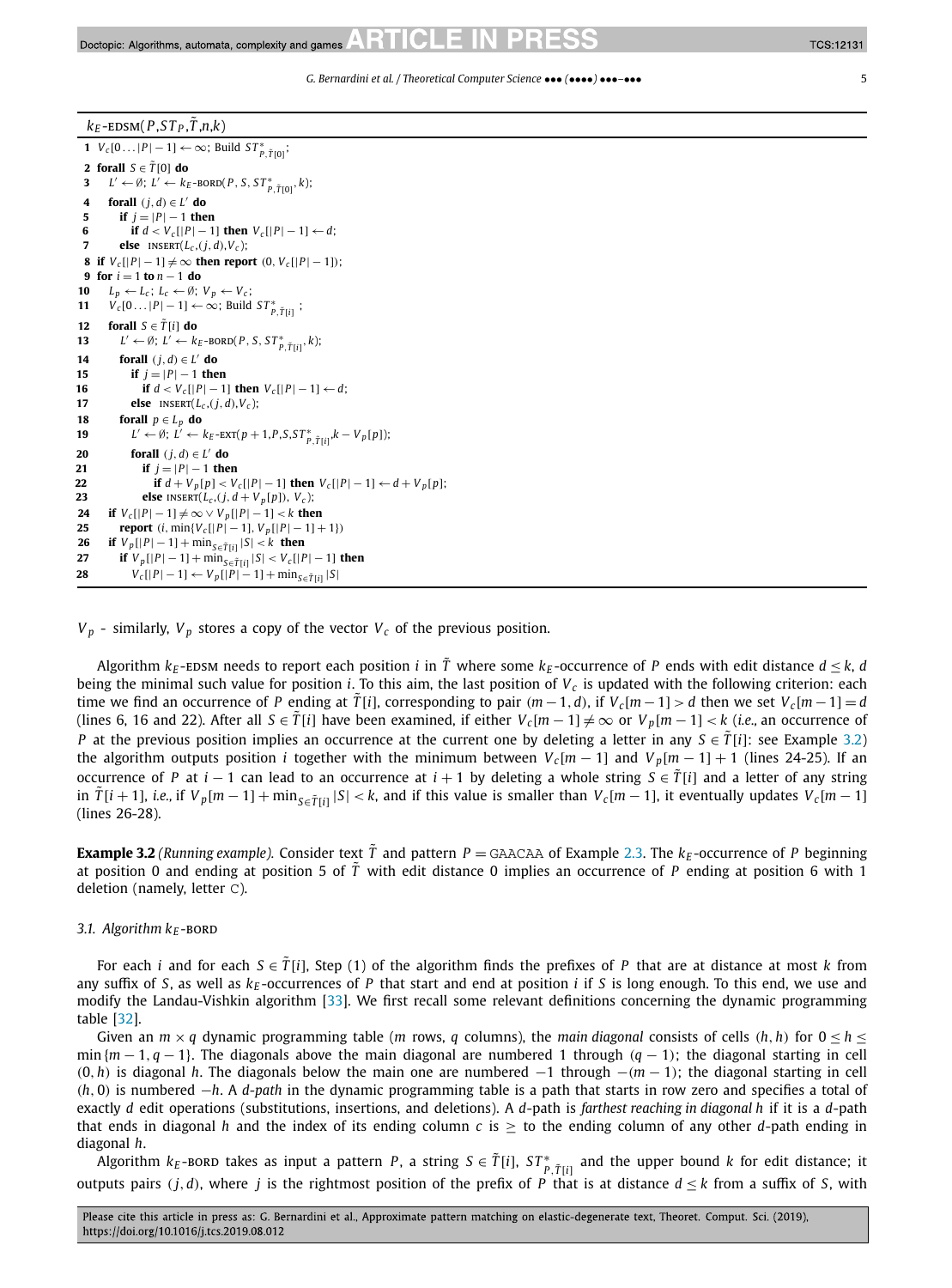the minimal value of *d* reported for each *j*. In order to fulfill this task, at a high level, the algorithm executes the following steps on a table having *P* at the rows and *S* at the columns:

- (1a) For each diagonal  $0 \le h \le |S| 1$  it finds  $lce_{P,S}(0, h)$ . This specifies the end column of the farthest reaching 0-path on each diagonal from 0 to  $|S| - 1$ .
- (1**b**) For each  $1 \le d \le k$ , it finds the farthest reaching *d*-path on diagonal *h*, for each  $-d \le h \le |S| 1$ . This path is derived from the farthest reaching  $(d-1)$ -paths on diagonals  $(h-1)$ , *h* and  $(h+1)$ .
- **(1c)** Any *d*-path that reaches the last row of the dynamic programming table indicates a  $k_F$ -occurrence of *P* with edit distance *d* that starts and ends at position *i*, thus the algorithm reports  $(|P| - 1, d)$ ; any *d*-path that reaches the end of *S* in row *r* denotes that the prefix of *P* ending at *P*[*r*] is at distance *d* from a suffix of *S*, and the algorithm reports *(r,d)*.

In Step (1b), the farthest reaching *d*-path on diagonal *h* is found by computing and comparing the following three particular paths that end on diagonal *h*:

- *Ri* consists of the farthest reaching *(d* − 1*)*-path on diagonal *h* + 1, followed by a vertical edge to diagonal *h*, and then by the maximal extension along diagonal *h* that corresponds to identical substrings. Function *Ri* takes as input the length |*X*| of a string *X*, whose letters spell the rows of the dynamic programming table, the length |*Y* | of a string *Y* , whose letters spell the columns,  $ST^*_{X,Y}$  and the pair row-column  $(r, c)$  where the farthest reaching  $(d-1)$ -path on diagonal  $h + 1$  ends. It outputs pair  $(r_i, c_i)$  where path  $R_i$  ends. This path represents a letter insertion in *X*.
- $R_d$  consists of the dual case of  $R_i$  with a horizontal edge representing a letter deletion in *X*.
- *Rs* consists of the farthest reaching *(d* − 1*)*-path on diagonal *h* followed by a diagonal edge, and then by the maximal extension along diagonal *h* that corresponds to identical substrings. Function *Rs* takes as input the length |*X*| of a string *X*, whose letters spell the rows of the dynamic programming table, the length |*Y* | of a string *Y* , whose letters spell the columns,  $ST^*_{X,Y}$  and the pair row-column  $(r, c)$  where the farthest reaching  $(d-1)$ -path on diagonal *h* ends. It outputs pair  $(r_s, c_s)$  where path  $R_s$  ends. This path represents a letter substitution.

All such functions output *(*−∞*,*−∞*)* if it is not possible to derive a path from the given parameters (*e.g.,* if *r* or *c* exceed the input dimension).

|                                                                                                                               | $R_i( X ,  Y , ST^*_{X,Y}, r, c)$                                                                                                                                                                 |
|-------------------------------------------------------------------------------------------------------------------------------|---------------------------------------------------------------------------------------------------------------------------------------------------------------------------------------------------|
| INSERT(L, (i, d), V)                                                                                                          | 1 if $-1 \le r \le  X  - 2 \wedge -1 \le c \le  Y  - 1$ then                                                                                                                                      |
| 1 if $V[i] > d$ then<br><b>if</b> $V[i] = \infty$ then lnsert <i>i</i> in <i>L</i> ;<br>$\mathbf{2}$<br>$V[i] \leftarrow d$ ; | 2 $\ell \leftarrow \text{lc} e_{X,Y}(r+2,c+1);$<br>3 $r_i \leftarrow r + 1 + \ell$ ;<br>4 $C_i \leftarrow c + \ell$ :<br><b>return</b> $(r_i, c_i)$<br>5.<br>6 else return $(-\infty, -\infty)$ ; |

**Fact 2** ([\[32\]](#page-13-0)). The farthest reaching path on diagonal *h* is the path among  $R_i$ ,  $R_d$  or  $R_s$  that extends the farthest along *h*.

In each one of the iterations in  $k_F$ -bord, a diagonal *h* is associated with two variables  $F_p(h)$  and  $F_c(h)$ , storing the column reached by the farthest reaching path (FRP) on *h* in the previous and in the current iteration, respectively. We define  $F_n(h) = F_c(h) = -\infty$  when  $h \notin \{-(|P|-1), \ldots, |S|-1\}$ . Notice that at most  $k + |S|$  diagonals will be taken into account: the algorithm first finds the *lce*'s between *P*[0] and *S*[*j*], for all  $0 < j < |S| - 1$ , and hence it initializes  $|S|$  diagonals; after this, for each successive step (there are at most *k* of them), it widens to the left one diagonal at a time because an initial deletion can be added; therefore, it will consider at most  $k + |S|$  diagonals. The only difference between algorithm  $k_E$ -BORD and the algorithm by Landau and Vishkin [\[33\]](#page-13-0) is that  $k_E$ -BORD outputs pairs  $(\ell, d)$  corresponding to FRPs that reach the last *column* of the DP table, in addition to the ones corresponding to FRPs that reach the last row. By construction, these additional pairs correspond to  $k_E$ -matches between prefixes of *P* and suffixes of *S*. The correctness of the Landau-Vishkin algorithm thus directly implies the following lemma:

| $R_d( X ,  Y , ST^*_{X,Y}, r, c)$                            | $R_s( X ,  Y , ST^*_{X,Y}, r, c)$                            |
|--------------------------------------------------------------|--------------------------------------------------------------|
| 1 if $-1 \le r \le  X  - 1 \wedge -1 \le c \le  Y  - 2$ then | 1 if $-1 \le r \le  X  - 2 \wedge -1 \le c \le  Y  - 2$ then |
| 2 $\ell \leftarrow \text{lc} e_{X,Y}(r+1,c+2);$              | 2 $\ell \leftarrow \text{lc} e_{X,Y}(r+2,c+2);$              |
| 3 $r_d \leftarrow r + \ell$ ;                                | 3 $r_s \leftarrow r + 1 + \ell$ ;                            |
| 4 $c_d \leftarrow c + 1 + \ell$ ;                            | 4 $c_s \leftarrow c + 1 + \ell$ ;                            |
| <b>return</b> $(r_d, c_d)$                                   | <b>return</b> $(r_s, c_s)$<br>5 <sup>1</sup>                 |
| 6 else return $(-\infty, -\infty)$ ;                         | 6 else return $(-\infty, -\infty)$ ;                         |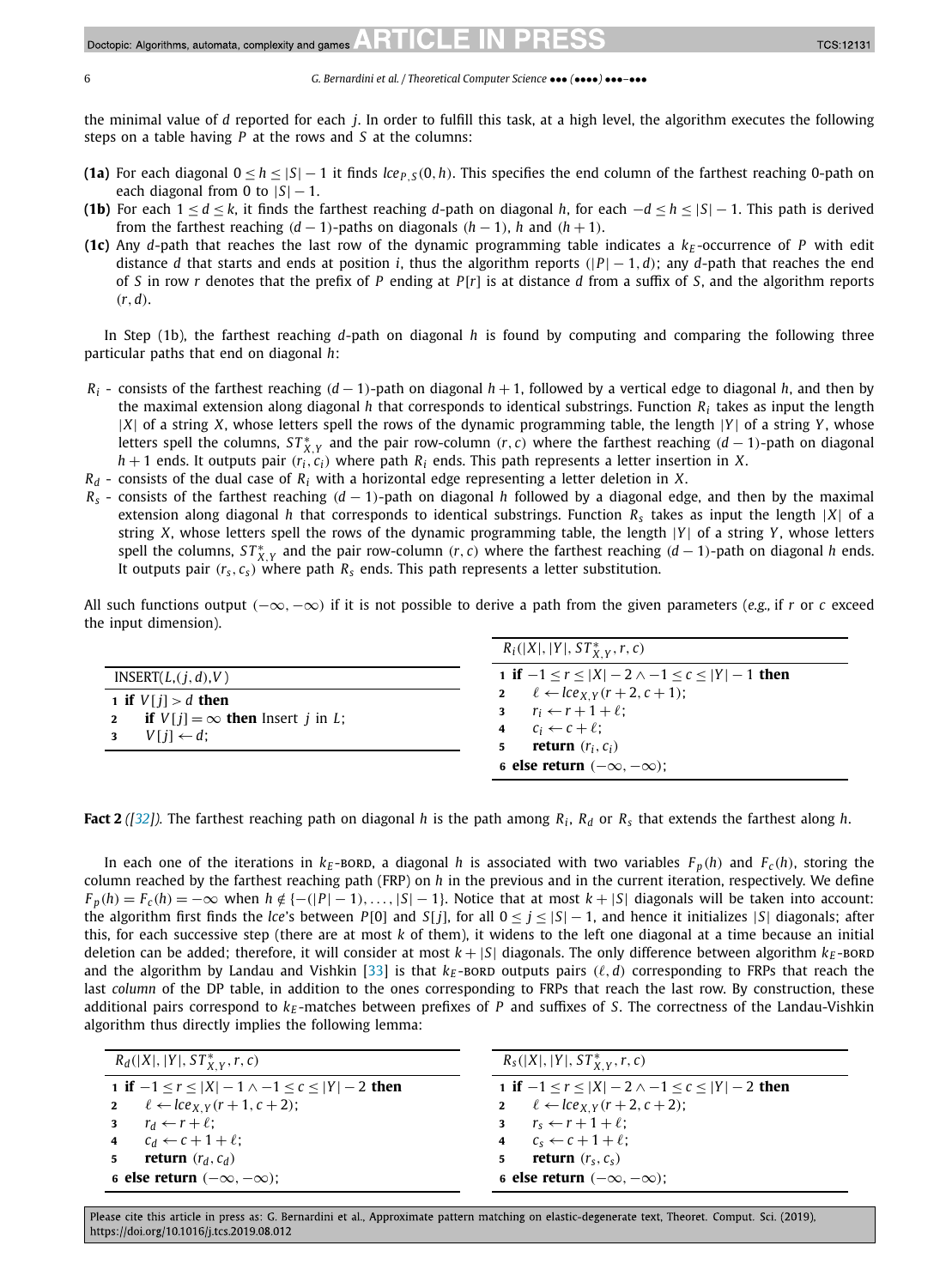<span id="page-6-0"></span>**Lemma 3.3.** Algorithm  $k_F$ -BORD is correct.

The next lemma provides the time complexity of applying  $k_F$ -bord to every  $S \in \tilde{T}[i]$ , for all  $i = 0, \ldots, n - 1$ .

**Lemma 3.4.** Given P of length m,  $\tilde{T}$  of length n and size N, ST $^*_{P, \tilde{T}[i]}$  for all  $i \in [0, n-1]$ , and an integer  $0 < k <$  m,  $k_E$ -BORD finds the minimal edit distance  $\leq$  k between the prefixes of P and any suffix of  $S \in \tilde{T}[i]$ , as well as the  $k_E$ -occurrences of P that start and end at *position i, in time*  $O(k^2G + kN)$ *, G being the total number of strings in*  $\tilde{T}$ *.* 

**Proof.** For a string  $S \in \tilde{T}[i]$ , for each  $0 \leq d \leq k$  and each diagonal  $-k \leq |S| - 1$ , the  $k_F$ -BORD algorithm retrieves the end of three *(d* − 1*)*-paths (constant-time operations) and computes the path extension along the diagonal via a constant-time *lce* query (Fact [1\)](#page-3-0). It thus takes time  $O(k^2 + k|S|)$  to find the prefixes of *P* that are at distance at most *k* from any suffix of *S*; the *k<sub>E</sub>*-occurrences of *P* that start and end at position *i* are computed within the same complexity. The total time is  $\mathcal{O}(k^2|\tilde{T}[i]|+k\sum_{j=0}^{|\tilde{T}[i]|-1}|S|)$ , for all  $S \in \tilde{T}[i]$ . Since the size of  $\tilde{T}$  is N and the total number of strings in  $\tilde{T}$  is G, the result follows.  $\Box$ 

# $k_E$ -BORD $(P, S, ST^*_{P, \tilde{T}[i]}, k)$

 **for**  $h = -(k+1)$  **to** −1 **do**  $F_c(h) \leftarrow h-1$ ; **for**  $h = 0$  **to**  $|S| - 1$  **do**   $\ell \leftarrow lce_{P,S}(0,h);$ <br>**4**  $F_{\epsilon}(h) \leftarrow \ell - 1 + i$  $F_c(h) \leftarrow \ell - 1 + h;$  **if**  $\ell + h = |S|$  **then report**  $(\ell - 1, 0)$ ; **6 else <b>if**  $\ell = |P|$  **then report**  $(|P| - 1, 0)$ ; **for**  $d = 1$  **to**  $k$  **do for**  $h = -(k+1)$  **to**  $|S| - 1$  **do**  $F_p(h) \leftarrow F_c(h);$  **for** *h* = −*d* **to** |*S*| − 1 **do**  $(r_i, c_i) \leftarrow R_i(|P|, |S|, ST^*_{P, \tilde{T}[i]}, F_p(h+1) - (h+1), F_p(h+1));$   $(r_d, c_d) \leftarrow R_d(|P|, |S|, ST^*_{P, \tilde{T}[i]}, F_p(h-1) - (h-1), F_p(h-1));$   $(r_s, c_s) \leftarrow R_s(|P|, |S|, ST^*_{P, \tilde{T}[i]}, F_p(h) - h, F_p(h));$  **if** max { $c_i$ ,  $c_d$ ,  $c_s$ } > −∞ **then**  $F_c(h) \leftarrow \max\{c_i, c_d, c_s\}$ ;<br>**15 else**  $F_c(h) \leftarrow F_n(h)$ : **else**  $F_c(h) \leftarrow F_p(h)$ ; **if** max { $r_i$ ,  $r_d$ ,  $r_s$ } = |*P*| − 1 **then report** (|*P*| − 1*, d*);<br>**17 if** max { $c_i$ ,  $c_d$ ,  $c_s$ } = |*S*| − 1 **then report** (|*S*| − 1 − *h* **if** max { $c_i$ ,  $c_d$ ,  $c_s$ } = |S| − 1 **then report**  $(|S| - 1 - h, d)$ ;

**Example 3.5** (Running example). Let us consider again text  $\tilde{T}$  and pattern  $P =$  GAACAA of Example [2.3,](#page-2-0) and let  $k = 1$ . Suppose we already executed iteration 0, and we move to position  $i = 1$ , where we need to find the suffixes of all  $S \in \tilde{T}[1]$  that are at edit distance at most 1 from some prefix of *P*. Consider then  $S = AA \in \hat{T}[1]$ . The borders at edit distance 1 are the following:

| P:      | GAACAA | GAACAA | GAACAA |
|---------|--------|--------|--------|
| S:      | -AA    | ΑA     | ΑA     |
| Output: | (2, 1) | (1, 1) | (0, 1) |

To find them, Algorithm  $k_E$ -BORD( $P$ *, S*,  $ST^*_{P, T[1]}$ , 1) executes the following steps:

- $d = 0$ : find 0-paths on diagonals 0, 1 via lce queries.  $lce_{P,S}(0, 0) = lce_{P,S}(0, 1) = 0$ , thus  $F_C(-2) = -3$ ,  $F_C(-1) = -2$ ,  $F_c(0) = -1, F_c(1) = 0.$
- $d=1$ : compute farthest reaching 1-paths for diagonals -1, 0, 1 with  $F_p(-2) = -3$ ,  $F_p(-1) = -2$ ,  $F_p(0) = -1$  and  $F_p(1) =$ 0 (Fig. [1\)](#page-7-0).

This results in  $L_c = \{0, 1, 2\}$  and  $V_c = [1, 1, 1, \infty, \infty, \infty]$ .

## *3.2. Algorithm*  $k_F$ -EXT

In Step (2), algorithm  $k_E$ -EDSM tries to extend each partial  $k_E$ -occurrence that has started earlier in  $\tilde{T}$ . That is, at position *i*, for each  $p \in L_p$  and for each string  $S \in \tilde{T}[i]$ , we try to extend *P*[0... *p*] with *S*. Once again, we modify the Landau-Vishkin algorithm [\[33\]](#page-13-0) to our purpose: it suffices to look for the FRPs starting at the desired position only.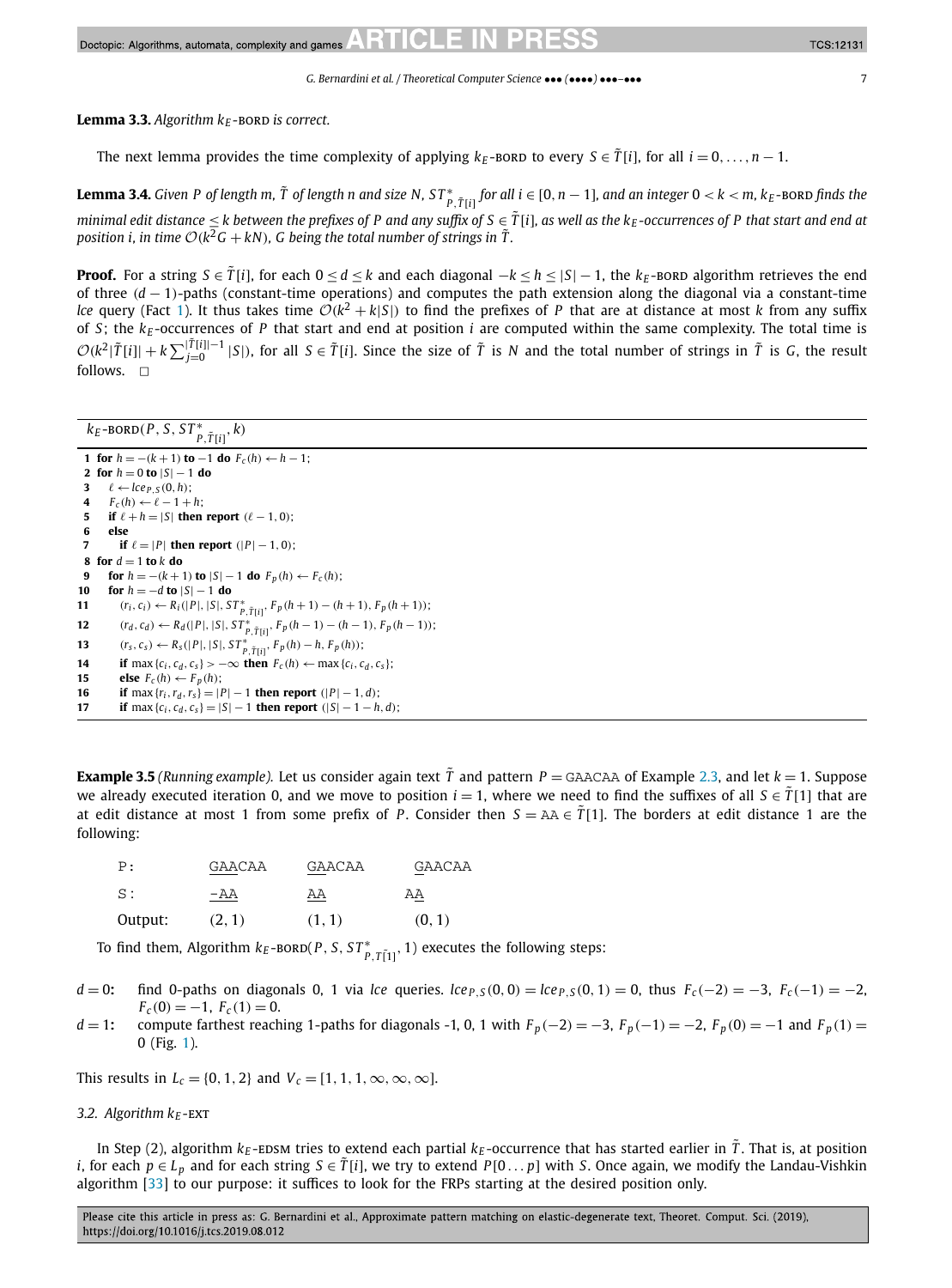<span id="page-7-0"></span>

**Fig. 1.** (1a) diagonal  $h = -1$ :  $R_i(|P|, |S|, ST_{P,S}^*, -1, -1)$  returns  $(r_i, c_i) = (2, 1)$  (as  $lce_{P,S}(1, 0) = 2$ ), hence  $F_c(-1) = 1$ , the path exhausts S and  $k_E$ -BORD returns pair (2, 1). (1b) diagonal 0: both  $R_i(|P|, |S|, ST^*_{P,S}, -1, 0)$  and  $R_s(|P|, |S|, ST^*_{P,S}, -1, -1)$  return (1, 1) (as  $lce_{P,S}(1, 1) = 1$ ), thus they reach the end of S and  $k_E$ -BORD returns pair (1, 1). (1c) diagonal 1:  $\tilde{R}_5(|P|, |S|, ST_{P,S}^*, -1, 0)$  returns (0, 1) (as  $lce_{P,S}(1, 2) = 0$ ), the path consumes the whole S and  $k_E$ -BORD returns pair  $(0, 1)$ .

 $k_E$ -ext takes as input a pattern *P*, a string  $S \in \tilde{T}[i]$ , the  $ST^*_{P,\tilde{T}[i]}$ , the upper bound *k* for edit distance and the position *j* in *P* where the extension should start; it outputs a list of distinct pairs *(h,d)*, where *h* is the index of *P* where the extension ends, and *d* is the minimum additional number of edit operations introduced by the extension. Algorithm  $k_E$ -EXT performs a task similar to that of  $k_E$ -bord: (i) it builds a  $|S| \times |P|$  DP table (rather than a  $|P| \times |S|$  table) and (ii) instead of searching for occurrences of *P* starting anywhere within *S*, *kE* -ext checks whether the whole of *S* can extend the prefix *P*[0... *j* − 1] detected at the previous text position or whether a prefix of *S* matches the suffix of *P* starting at *P*[*j*] (and hence a  $k_E$ -occurrence of *P* has been found). In order to fulfill this task, at a high level, the algorithm executes the following steps on a table having *S* at the rows and *P* at the columns:

- **(2a)** It finds  $\text{lc}e_S$   $p(0, j)$  specifying the end column of the farthest reaching 0-path on diagonal *j*. The value of the end column of the farthest reaching 0-path for the rest of the diagonals from  $j - (k + 1)$  to  $j + k + 1$  is set to  $-\infty$  by default. This initialization ensures that any FRP on the other diagonals will originate from diagonal *j*.
- **(2b)** For each 1 ≤ *d* ≤ *k*, it finds the farthest reaching *d*-path on diagonal *h*, for each *j* − *d* ≤ *h* ≤ *j* + *d*. This path is found from the farthest reaching  $(d-1)$ -paths on diagonals  $(h-1)$ , *h* and  $(h+1)$ .
- **(2c)** Any *d*-path that reaches the last row of the dynamic programming table in column *c* denotes an occurrence of the whole *S* with edit distance *d*, and the algorithm reports *(c,d)*, *c* being the position in *P* where this extension ends; any *d*-path that reaches the end of *P* denotes that a prefix of *S* is at distance *d* from a suffix of *P* starting at position *j*, and the algorithm reports  $(|P| - 1, d)$ .

# $k_{E}$ -EXT(*j*, *P*, *S*,  $ST_{P, \tilde{T}[i]}^{*}$ , *k*)

```
1 if S = ε then
 2 for d = 0 to k do report (j + d, d);
  3 else
  4 for h = j - (k + 1) to j + k + 1 do F_c(h) \leftarrow -\infty;
  5 \ell \leftarrow le_{S,P}(0,j);6 F_c(j) \leftarrow \ell - 1 + j;7 <b>if \ell = |S| then report (\ell + j - 1, 0);
  8 for d = 1 to k do
 9 for h = j - (k + 1) to j + k + 1 do F_p(h) \leftarrow F_c(h);10 for h = j - d to j + d do
11 (r_i, c_i) \leftarrow R_i(|S|, |P|, ST^*_{P, \tilde{T}[i]}, F_p(h+1) - (h+1), F_p(h+1));12 (r_d, c_d) \leftarrow R_d(|S|, |P|, ST^*_{P, \tilde{T}[i]}, F_p(h-1) - (h-1), F_p(h-1));13 (r_s, c_s) \leftarrow R_s(|S|, |P|, ST^*_{P, \tilde{T}[i]}, F_p(h) - h, F_p(h));14 if max {c_i, c_d, c_s} > −∞ then F_c(h) \leftarrow \max\{c_i, c_d, c_s\};<br>15 else F_c(h) \leftarrow F_n(h);
             else F_c(h) \leftarrow F_p(h);
16 if max {r_i, r_d, r_s} = |S| - 1 then report (F_c(h), d);
17 if max {c_i, c_d, c_s} = |P| − 1 then report (|P| − 1, d);
```
**Example 3.6** *(Running example).* Let us continue our running example with pattern  $P=$  GAACAA and text  $\tilde{T}$  of Example [2.3;](#page-2-0) let again  $k = 1$ , and let us consider  $i = 1$ . After computing the borders as hinted in Example [3.5,](#page-6-0) we need to extend previous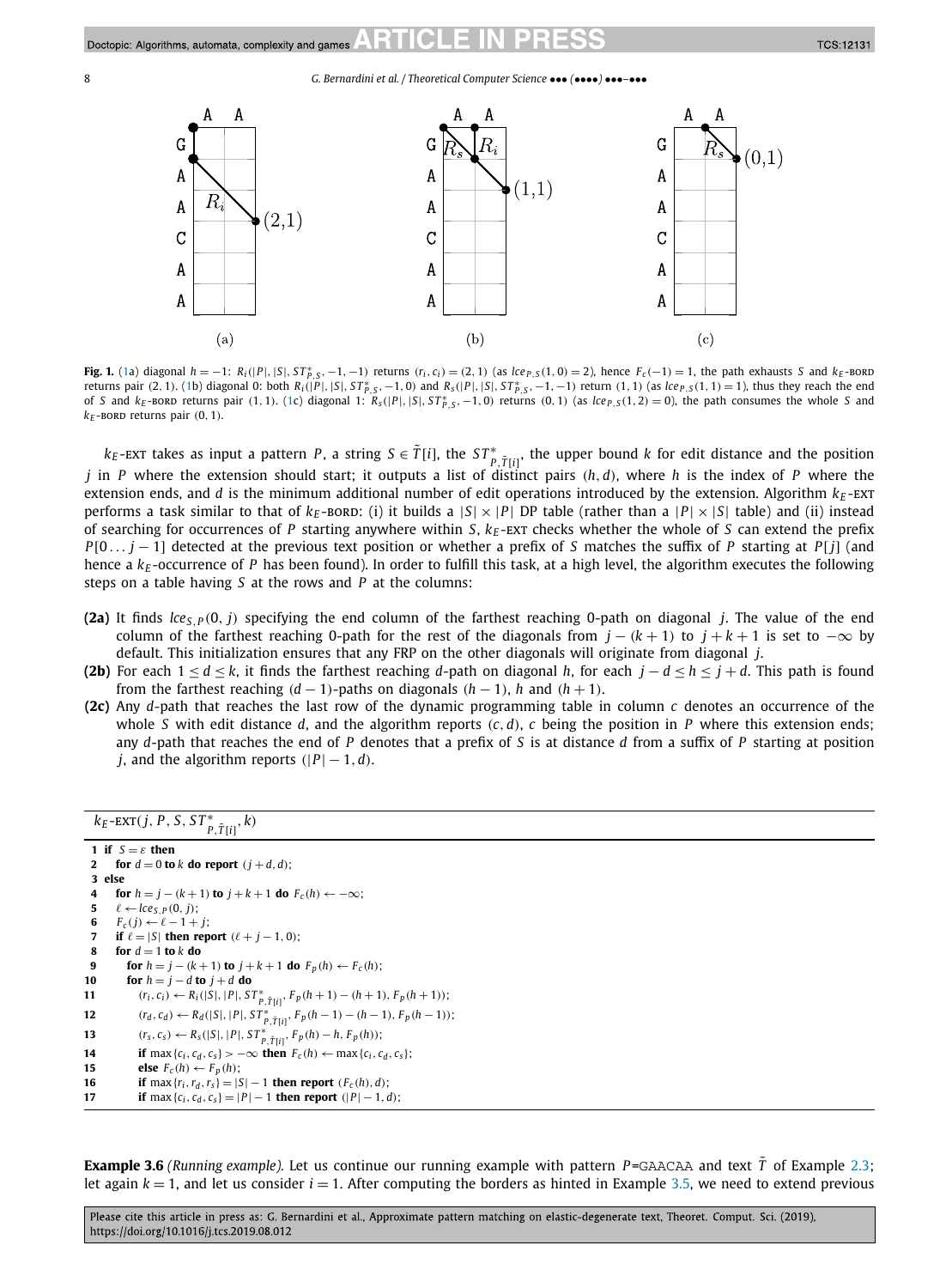*G. Bernardini et al. / Theoretical Computer Science* ••• *(*••••*)* •••*–*••• 9



Fig. 2. (2a) diagonal  $i = 1$ :  $\log_2(0, 1) = 2$ , thus the 0-FRP reaches the last row of the table and  $k_F$ -EXT correctly returns pair (2, 0), (2b) diagonal  $i + d = 2$ .  $R_d(|S|, |P|, ST^*_{P,S}, 1, 2)$  returns  $(r_d, c_d) = (1, 3)$  (as  $lce_{S,P}(2, 4) = 0$ ): since  $r_d = |S| - 1$ , this path reaches the last row of the DP table, and  $k_E$ -EXT correctly returns pair *(*3*,* 1*)*.

partial  $k_F$ -occurrences of P with the strings in  $\tilde{T}[1]$ . Consider thus  $S = A A \in \tilde{T}[1]$ ,  $L_p = \{0, 1\}$ ,  $V_p = \{0, 1\}$ ,  $\infty$ ,  $\infty$ ,  $\infty$ ,  $\infty$ . try to extend P[0] with S and up to  $k-V_p[0]=1$  extra errors.  $k_E$ -EXT(1, P, S, S $T^*_{p,\tilde{T}[1]},1$ ) performs the following steps:

- $d = 0$ : find a 0-path on diagonal  $j = 1$ : Since  $lce_{S,P}(0, 1) = 2$ , the value  $F_c(1) = 2$  is updated and the algorithm reports pair *(*2*,* 0*)* (see Fig. 2a). The value of the rest of  $F_c(h)$  for *h* from  $j - (k+1) = −1$  to  $j + k + 1 = 3$  is set to −∞ by default.
- *d* = 1: compute FRPs for diagonals  $j d = 0$ ,  $j = 1$ ,  $j + d = 2$ . Since the 0-FRP on diagonal 1 reaches the last row of the DP table already, it is not possible to extend it to 1-paths on lower diagonals: indeed, *Ri* , *Rd* and *Rs* all return *(*−∞*,*−∞*)* for both diagonals 0 and 1. It is possible to extend it to a 1-path on diagonal 2 though, as shown in Fig. 2b.

This results in  $L_c = \{0, 1, 2, 3\}$  and  $V_c = [1, 1, 0, 1, \infty, \infty]$ .

It is easy to see that the correctness of the Landau-Vishkin algorithm directly implies the correctness of  $k_F$ -EXT, providing the following lemma.

**Lemma 3.7.** Algorithm  $k_E$ -EXT is correct.

**Lemma 3.8.** Given a prefix of P, a string S  $\in$   $\tilde{T}[i]$ , ST $^*_{P,\tilde{T}[i]}$ , and an integer  $0 < k < m$ ,  $k_E$ -EXT extends the prefix of P with S in time  $O(k^2)$ .

**Proof.** The  $k_E$ -ext algorithm does *k* iterations: at iteration *d*, for each diagonal  $-d \le h \le d$ , the end of three paths must be retrieved (constant-time operations) and the path extension along diagonal *h* must be computed via a constant-time *lce* query (Fact [1\)](#page-3-0). The overall time for the extension is then bounded by  $\mathcal{O}(1 + 3 + \cdots + (2k + 1)) = \mathcal{O}(k^2)$ .  $\Box$ 

*Correctness.* As for the correctness of algorithm  $k_E$ -EDSM, Lemmas [3.3](#page-6-0) and 3.7 ensure that borders and extensions are correctly computed; we further observe that, by storing just the minimum edit distance for every partial  $k_F$ -occurrence of *P* at a certain position  $\tilde{T}[i]$ , we do not miss any occurrence of *P* nor report spurious occurrences. It is easy to find examples where, should we store a single value different from the minimum, we would either fail to report an occurrence (in case we stored a greater value), or report a spurious one (if we stored a lower value). On the other hand, any additional distance value beyond the minimum would be redundant according to the following observation: assume  $P[0 \dots \ell]$  has two partial  $k_F$ -occurrences at  $\tilde{T}[i]$  with distances, respectively, *d* and  $d' > d$ . If  $P[\ell + 1 \dots m - 1]$  matches a prefix of some string in  $\tilde{T}[i+1]$  with *e* errors and  $e + d' \leq k$ , then also  $e + d \leq k$ . Therefore, it suffices to store distance *d* associated to *P*[0... $\ell$ ] to output an occurrence of *P* (or an extended partial one) at  $\tilde{T}[i+1]$ .

The following lemma summarizes the time complexity of  $k_E$ -EDSM.

**Lemma 3.9.** Given P of length m, T of length n and total size N, and an integer  $0 < k < m$ , algorithm  $k_E$ -EDSM solves the  $k_E$ -EDSM *problem* on-line in time  $O(k^2 m G + kN)$ , G being the total number of strings in T.

**Proof.** At the *i*-th iteration, algorithm  $k_E$ -EDSM tries to extend each  $p \in L_p$  with each string  $S \in \tilde{T}[i]$ . By Lemma [3.1,](#page-3-0) to build  $ST^*_{P, \tilde{T}[i]}$ , for all  $i \in [0, n-1]$ , requires time  $\mathcal{O}(N)$ . By Lemma 3.8, to extend a single prefix with a string *S* can be done in time  $O(k^2)$ . Since in  $L_p$  there are at most  $|P| = m$  prefixes, to extend them all with a single string *S* requires time  $\mathcal{O}(mk^2)$ . In  $\tilde{T}[i]$  there are  $|\tilde{T}[i]|$  strings, so the time cost rises to  $\mathcal{O}(|\tilde{T}[i]|mk^2)$  for each  $\tilde{T}[i]$ , leading to an overall time cost of  $O(k^2m)$  to perform extensions. By Lemma [3.4,](#page-6-0) the prefixes of P that are at distance at most k from any suffix of S as well as the  $k_E$ -occurrences of *P* that start and end at position *i* can be found in time  $O(k^2G + kN)$ ; the overall time complexity for the whole  $k_E$ -EDSM algorithm is then  $O(N + k^2mG + k^2G + kN) = O(k^2mG + kN)$ . The algorithm is on-line in the sense that any occurrence of the pattern ending at position *i* is reported before reading  $\tilde{T}[i + 1]$ .  $\Box$ 

We thus have the following result.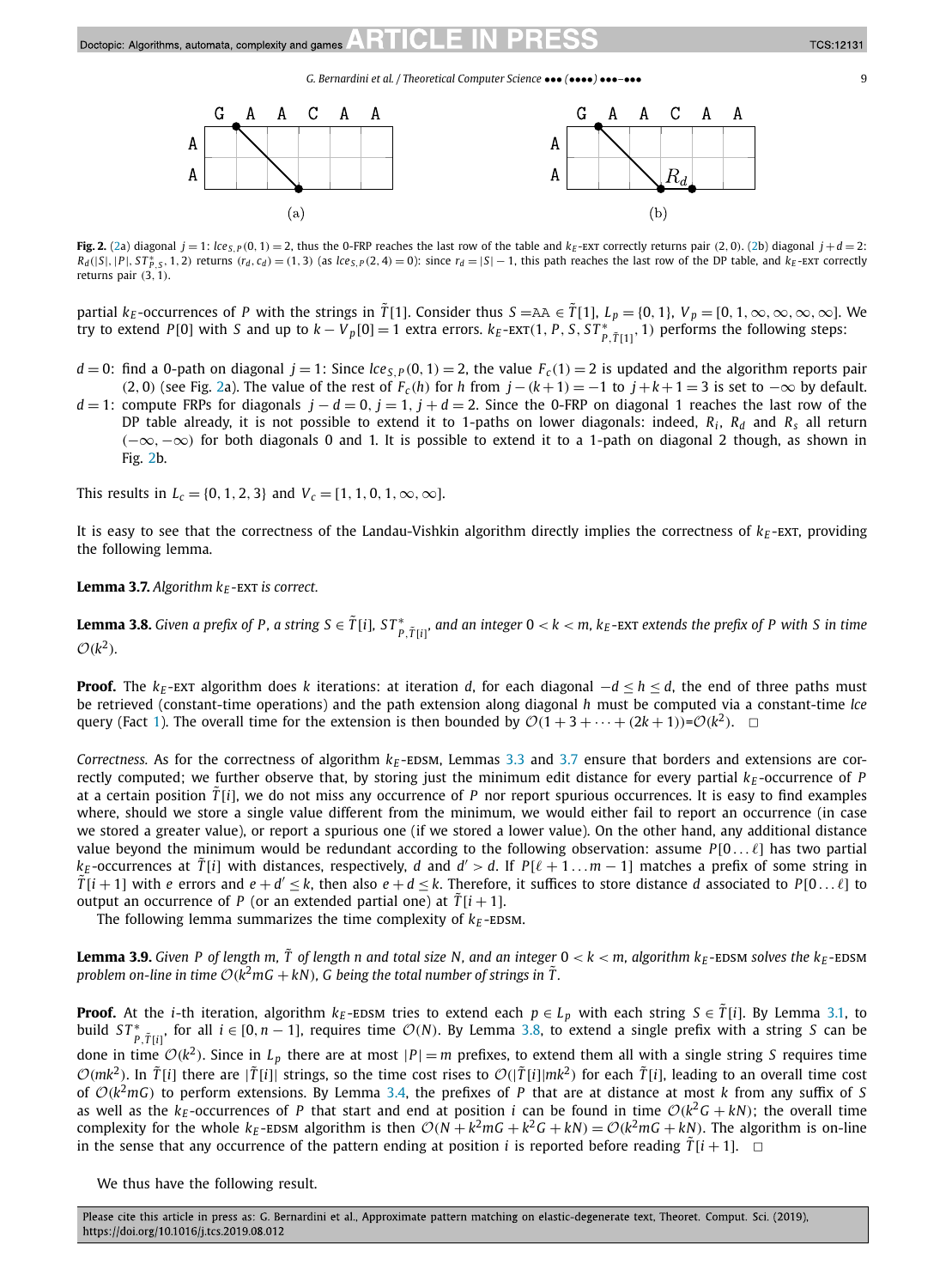<span id="page-9-0"></span>**Theorem 3.10.** The  $k_F$ -EDSM problem can be solved on-line in time  $O(k^2mG + kN)$  and space  $O(m)$  for constant-sized alphabets.

**Proof.** To obtain the space bound  $O(m)$ , we need to slightly modify Algorithm  $k_F$ -EDSM in the following way: each string  $S \in \tilde{T}[i]$  is (conceptually) divided into windows of size 2*m* (except for the last one, whose length is  $\leq m$ ) overlapping by *m*. Let  $W_j$  be the j-th window in S,  $1 \le j \le \lceil \frac{|S|}{m} \rceil$ . Instead of building  $ST^*_{P, \tilde{T}[i]}$  for each degenerate letter  $\tilde{T}[i]$ , the algorithm now builds  $ST_{P,W_j}^*$  for each  $1 \le j \le \lceil \frac{|S|}{m} \rceil$  and for each  $S \in \tilde{T}[i]$ : since the windows are of size 2*m*, this can be done in both time and space  $O(m)$ . Both algorithms  $k_E$ -bord and  $k_E$ -ext require space linear in the size of the string that spell the columns of the dynamic programming table, that is either *P* (in extensions) or a window of size 2*m* (in borders). Each list  $(L_c, L_p, L')$  and each vector  $(V_c, V_p)$  requires space  $O(m)$ , so the overall required space is actually  $O(m)$ .

The time bound is not affected by these modifications of the algorithm: the maximum number of windows in  $\tilde{T}[i]$ , in fact, is max { $|\tilde{T}[i]|, \lceil \frac{N_i}{m} \rceil$ }, where  $N_i = \sum_{j=0}^{|\tilde{T}[i]|-1} |\tilde{T}[i][j]|$ . This means that it takes time  $\mathcal{O}(m|\tilde{T}[i]|)$  or  $\mathcal{O}(m\frac{N_i}{m}) = O(N_i)$  to build and pre-process every suffix tree for  $\tilde{T}[i]$ . Algorithm  $k_E$ -bord requires time  $O(k^2 + km) = O(km)$  (because  $k < m$ ) for each window: again, this must be multiplied by the number of windows in  $\tilde{T}[i]$ , so the time is max $\{\mathcal{O}(km)\}$  $(\mathcal{O}(kN_i))$ } for  $\tilde{T}[i]$ . Coming to algorithm  $k_F$ -EXT, nothing changes, as prefixes of *P* can only be extended by prefixes of *S*, so it suffices to consider one window for each *S*: it still requires time  $O(k^2mG)$  over the whole ED text. Summing up all these considerations, the overall time is

$$
\mathcal{O}\left(\sum_{i=0}^{n-1} [\max \{m|\tilde{T}[i]|, N_i\} + \max \{km|\tilde{T}[i]|, kN_i\}] + k^2 mG\right) =
$$
  
= 
$$
\mathcal{O}\left(\sum_{i=0}^{n-1} [\max \{km|\tilde{T}[i]|, kN_i\}] + k^2 mG\right)
$$

which is clearly bounded by  $O(k^2 m G + kN)$ .  $\Box$ 

To sum up, the following example shows a full iteration of  $k_E$ -EDSM.

**Example 3.11** (Running example). Consider the usual pattern  $P =$ GAACAA and text  $\tilde{T}$  of Example [2.3,](#page-2-0)  $k = 1$ ,  $i = 1$ . Examples [3.5](#page-6-0) and [3.6](#page-7-0) considered string  $S = AA \in T[1]$  to compute borders and extensions respectively, so that  $L_c = \{0, 1, 2, 3\}$  and  $V_c =$  $[1, 1, 0, 1, \infty, \infty]$  so far: consider now  $S = AG \in \overline{T}[1]$ .

 $k_E$ -BORD $(P, S, ST'_{P,\tilde{T}[1]})$  returns pair  $(0,0)$ : since 0 already belongs to  $L_c$  and  $V_c[0] = 1 > 0$ , we set  $V_c[0] = 0$ , so that  $L_c = \{0, 1, 2, 3\}$  and  $V_c = [0, 1, 0, 1, \infty, \infty]$ . Now  $k_E$ -EXT $(1, P, S, ST'_{P, \tilde{T}[1]})$  returns  $(2, 1)$ : 2 is already in the list, but since  $V_c[2] = 0 < 1$  we leave it as it is.

 $k_E$ -EXT(2, P, S, ST'<sub>P,TT[1</sub>0) does not provide any additional extensions (as it is not possible to extend  $P[0, 1] =$  GA with *S* = AG and no additional edit operations), so we move to *S* =  $\varepsilon \in T[1]$ . Of course the empty string can only be used to extend the prefixes already matched at  $\tilde{T}[0]$ : in this case,  $k_E$ -EXT $(1, P, S, ST'_{P,\tilde{T}[1]})$  outputs pairs  $(1, 0)$  and  $(1, 1)$ ,  $k_E$ -EXT(2, P, S, ST'<sub>P,TT1</sub>0) reports pair (2, 1), which are all stored in  $L_c$  and  $V_c$  already. The whole iteration thus ends with  $L_c = \{0, 1, 2, 3\}$  and  $V_c = [0, 1, 0, 1, \infty, \infty]$ .

### **4.** An algorithm for  $k_H$ -EDSM

The overall structure of algorithm  $k_H$ -EDSM (pseudocode not shown) is the same as  $k_E$ -EDSM. We assume a constant-sized alphabet. The two algorithms differ in the functions used to perform Step  $(1)$  ( $k_H$ -bord rather than  $k_E$ -bord) and Step (2)  $(k_H$ -ext rather than  $k_E$ -ext). The new functions take as input the same parameters as the old ones and, like them, they both return lists of pairs  $(j, d)$  (pseudocode shown below). Unlike  $k_E$ -BORD and  $k_E$ -EXT, with  $k_H$ -BORD and  $k_H$ -EXT such pairs now represent partial  $k_H$ -occurrences of *P* in  $\tilde{T}$ .

At the *i*-th iteration, for each  $S \in \tilde{T}[i]$  and any position *h* in *S*,  $k_H$ -bord determines whether a prefix of *P* is at distance at most *k* from the suffix of *S* starting at position *h* via executing up to *k*+1 *lce* queries in the following manner: computing  $\ell = lce_{P,S}(0,h)$ , it finds out that  $P[0... \ell - 1]$  and  $S[h... h + \ell - 1]$  match exactly and  $P[\ell] \neq S[h+\ell]$ . It can then skip one position in both strings (the mismatch  $P[\ell] \neq S[h + \ell]$ ), increasing the error-counter *d* by 1, and compute the  $lce_{P,S}(\ell +$  $1, h + \ell + 1$ ). This process is performed up to  $k + 1$  times, until either (i) the end of *S* is reached, and then a prefix of *P* is at distance at most *k* from the suffix of *S* starting at *h* (lines 7-12 in pseudocode); or (ii) the end of *P* is reached, then a *kH* -occurrence of *P* has been found (lines 13-17 in pseudocode). If the end of *S* nor the end of *P* are reached, then more than *k* substitutions are required, and the algorithm continues with the next position (that is, *h* + 1) in *S*.

The following lemma gives the total cost of all the calls of algorithm  $k_H$ -BORD in  $k_H$ -EDSM.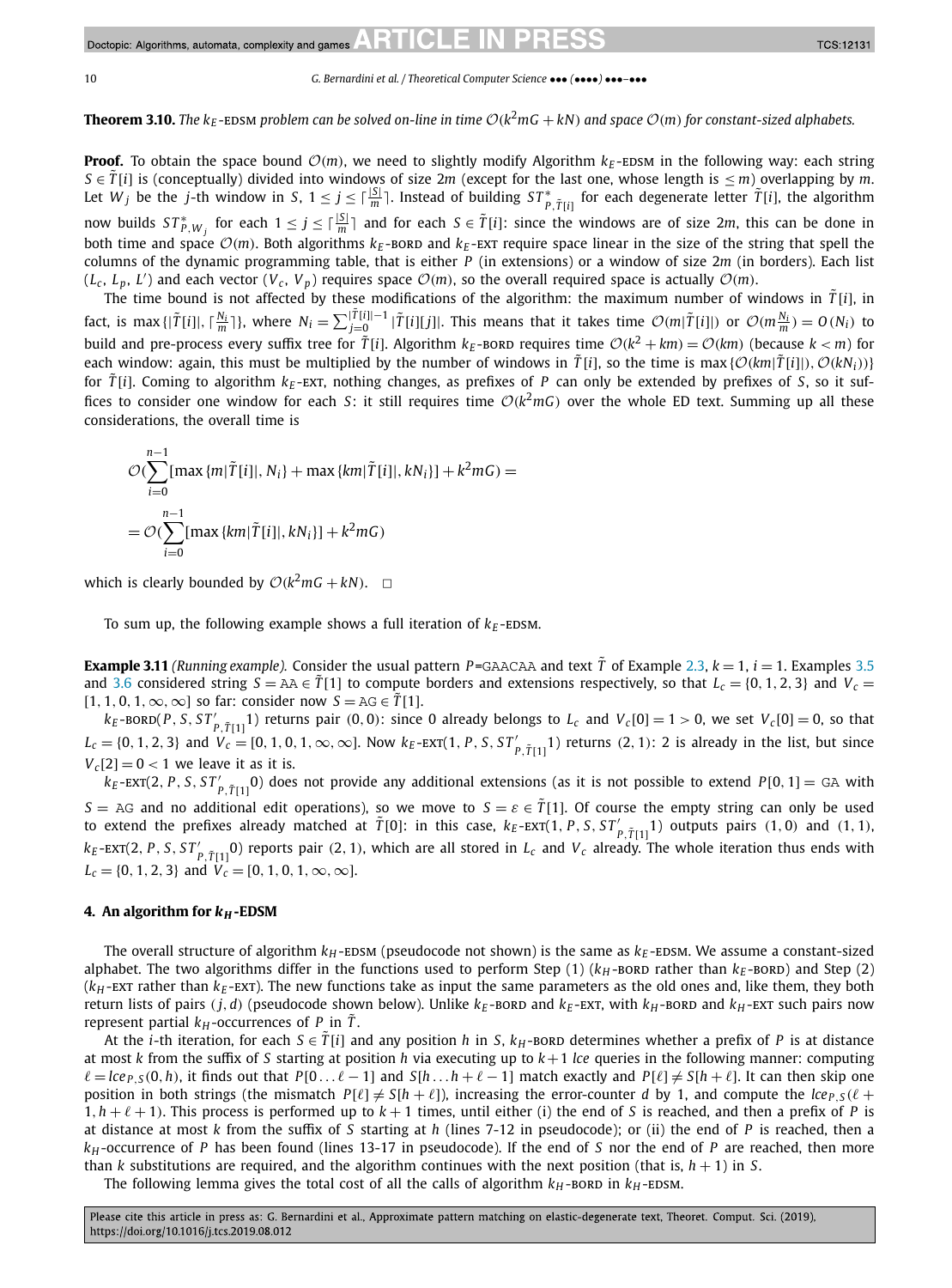**TCS:12131** 

 $k_H$ -bord(*P*,*S*,*S*  $T^*_{P, \tilde{T}[i]}$ , $k$ )

**1 for**  $h = 0$  **to**  $|S| - 1$  **do**<br>**2**  $d \leftarrow 0$ ;  $i \leftarrow 0$ ;  $h' \leftarrow 0$  $d$  ← 0;  $i$  ← 0;  $h'$  ← h; **3 while**  $d \leq k$  **do** 4  $\ell \leftarrow \text{lce}_{P,S}(j,h');$ **5 if**  $h' + \ell = |S|$  **then report**  $(|S| - h - 1, d)$ ; **6 else if**  $h' + \ell + 1 = |S| \wedge d + 1 \le k$  **then report**  $(|S| - h, d + 1)$ ; **8 else if**  $j + \ell = |P|$  **then report**  $(|P| - 1, d)$  ; **10 else 11 if**  $j + \ell + 1 = |P| \wedge d + 1 \leq k$  **then report**  $(|P| - 1, d + 1)$ ; **12 else**  $d \leftarrow d+1$ ;  $j \leftarrow j+\ell+1$ ;  $h' \leftarrow h'+\ell+1$ ;

# $k_{H}$ -EXT(*j*,*P*,*S*,*ST*<sup>\*</sup><sub>*P*, $\tilde{T}[i]$ </sub>, $k$ )

 **if**  $S = \varepsilon$  **then report**  $(j, 0)$ ; **2 else** *d* ← 0; *h* ← 0; *j'* ← *j*; **while** *d* ≤ *k* **do**  $\ell \leftarrow le_{S,P}(h, j');$  **if**  $h + \ell = |S|$  **then report**  $(j' + \ell - 1, d)$ ; **7 else if**  $h + \ell + 1 = |S| \wedge d + 1 \le k$  **then report**  $(j' + \ell, d + 1)$ ; **9 else if**  $j' + \ell = |P|$  **then report**  $(|P| - 1, d)$ ; **11 else if**  $j' + \ell + 1 = |P| \wedge d + 1 \le k$  **then report**  $(|P| - 1, d + 1)$ ; **else**  $d \leftarrow d + 1$ ;  $h \leftarrow h + \ell + 1$ ;  $j' \leftarrow j' + \ell + 1$ ;

**Lemma 4.1.** Given P of length m,  $\tilde{T}$  of length n and size N, the ST $^*_{P,\tilde{T}[i]},$  for all  $i\in[0,n-1]$ , and an integer  $0< k <$  m,  $k_H$ -BORD finds the minimal Hamming distance < k between the prefixes of P and any suffix of  $S \in \tilde{T}[i]$ , as well as the  $k_H$ -occurrences of P that start *and end at position i, in time*  $\mathcal{O}(kN)$ *.* 

**Proof.** For any position *h* in *S*, the  $k_H$ -bord algorithm finds the prefix of *P* that is at distance at most *k* from the suffix of *S* starting at position *h* in time  $O(k)$  by performing up to  $k + 1$  *lce* queries (Fact [1\)](#page-3-0). Over all positions of *S*, the method therefore requires time  $O(k|S|)$ . Doing this for all  $S \in \tilde{T}[i]$  and for all  $i \in [0, n-1]$  leads to the result.

At the *i*-th iteration, for each partial  $k_H$ -occurrence of *P* started earlier (represented by  $p \in L_p$  similar to algorithm  $k_E$ -EDSM)  $k_H$ -EXT tries to extend it with a string from the current text position. To this end, for each string *S* ∈  $\tilde{T}[i]$ , it checks whether some partial  $k_H$ -occurrence can be extended with the whole *S* starting from position  $j = p + 1$  of *P*, or whether a full *k<sub>H</sub>*-occurrence can be obtained by considering only a prefix of *S* for the extension. The algorithm therefore executes up to  $k + 1$  *lce* queries with the same possible outcomes and consequences mentioned for  $k<sub>H</sub>$ -bord.

**Lemma 4.2.** Given P of length m,  $\tilde{T}$  of length n and size N, the ST $^*_{P, \tilde{T}[i]}$ , for all  $i \in [0, n-1]$ , and an integer  $0 < k < m$ ,  $k_H$ -EXT finds all the extensions of prefixes of P required by  $k_H$ -EDSM in time  $\mathcal{O}(km)$ , G being the total number of strings in T.

**Proof.** Algorithm  $k_H$ -ext determines in time  $O(k)$  whether a partial  $k_H$ -occurrence of P can be extended by S by performing up to  $k + 1$  constant-time *lce* queries (Fact [1\)](#page-3-0); checking whether a full  $k_H$ -occurrence is obtained by considering only a prefix of *S* for the extension can be performed within the same complexity. Since *P* has *m* different prefixes, extending all of them costs  $\mathcal{O}(km)$  per each string *S*. Since there are *G* such strings, the overall time is  $\mathcal{O}(km)$ .  $\Box$ 

**Lemma 4.3.** Given P of length m, T of length n and total size N, and an integer  $0 < k < m$ , algorithm  $k_H$ -EDSM solves the  $k_H$ -EDSM *problem on-line in time*  $O(kmG + kN)$ *, G being the total number of strings in*  $\tilde{T}$ *.* 

**Proof.** At the *i*-th iteration, algorithm  $k_H$ -EDSM tries to extend each  $p \in L_p$  with each string  $S \in \tilde{T}[i]$ . By Lemma [3.1,](#page-3-0) building  $ST^*_{P,\tilde{T}[i]}$ , for all  $i \in [0, n-1]$ , requires time  $\mathcal{O}(N)$ . By Lemma 4.2, extending prefixes of P stored in  $L_p$  with each string  $S \in \tilde{T}[i]$  has an overall time cost of  $\mathcal{O}(kmG)$ . By Lemma 4.1, the prefixes of *P* that are at distance at most *k* from any suffix of *<sup>S</sup>* as well as the *kH* -occurrences of *<sup>P</sup>* that start and end at position *<sup>i</sup>* can be found in time O*(kN)* in total. Summing up, the overall time complexity for the whole  $k_H$ -EDSM algorithm is then  $O(N + kmG + kN) = O(kmG + kN)$ , as  $G \ge n$ .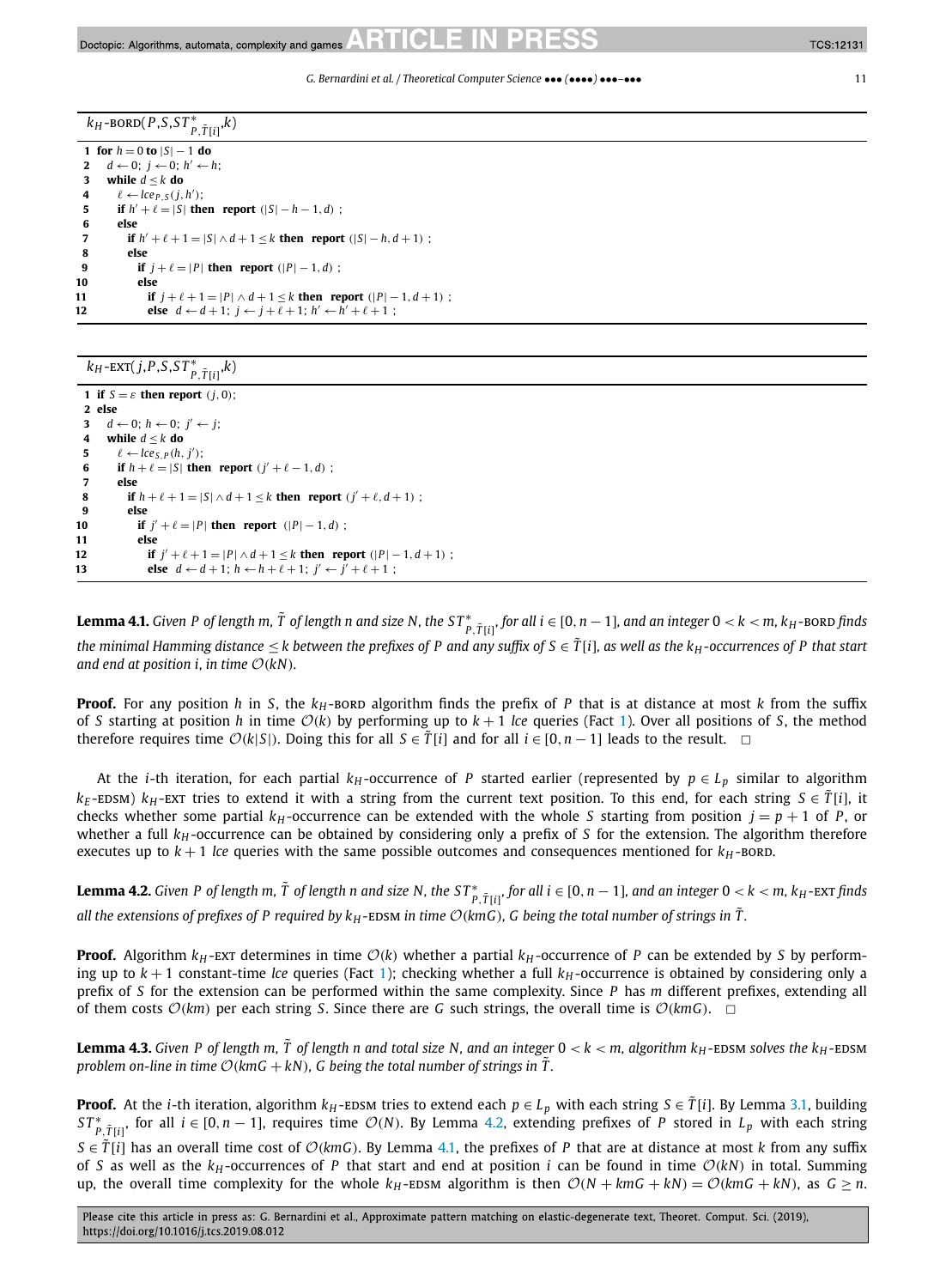<span id="page-11-0"></span>

The algorithm is on-line in the sense that any occurrence of the pattern ending at position *i* is reported before reading  $\tilde{T}[i+1]$ .  $\Box$ 

The proof of Theorem [3.10](#page-9-0) suggests a way in which algorithm  $k_E$ -EDSM can be run on-line in space  $O(m)$ ; it should be straightforward to see that a similar modification of algorithm  $k<sub>H</sub>$ -EDSM leads to the following result.

**Theorem 4.4.** The  $k_H$ -EDSM problem can be solved on-line in time  $O(kmG + kN)$  and space  $O(m)$  for constant-sized alphabets.

## **5. Extension to general integer alphabets**

The algorithms presented in the previous sections are designed for constant-sized alphabets only: a straightforward switch to the general integer alphabets case would entail an increase in the time required to build the suffix trees, and hence in the complexity of the algorithm. In this section we show how to extend our results to the case of general integer alphabets, while maintaining the same time and space complexity. We obtain this by using perfect hashing [\[34\]](#page-13-0) to build the suffix tree of a window of length (at most)  $2m$  in  $\mathcal{O}(m)$  time for general integer alphabets. The procedure consists of a preprocessing phase followed by the proper construction of the suffix tree.

**Preprocessing:** We hash the letters of pattern *P* using perfect hashing. For each key, we assign a rank value from {1*,...,m*}. This takes  $O(m)$  (expected) time and space [\[34\]](#page-13-0).

**Construction:** When reading a window *W* of length (at most) 2*m* of the text we look up its letters using the hash table constructed during the preprocessing phase. If a letter is in the hash table we replace it in *W* by its rank value; otherwise we replace it by rank  $m + 1$ . This operation takes  $O(1)$  time [\[34\]](#page-13-0). We can now construct the suffix tree of *W* in  $\mathcal{O}(m)$  time and  $\mathcal{O}(m)$  space using Farach's suffix tree construction algorithm [\[35\]](#page-13-0). This is because string *W* is over  $\{1, ..., m + 1\}$ .

We thus have the following lemma.

**Lemma 5.1.** Given P of length m and  $\tilde{T}$  of length n and size N, to build ST $^*_{P,W_j}$  for each window W  $_j$  of length 2m, 1  $\leq$  j  $\leq$   $\lceil\frac{|S|}{m}\rceil$ , and for each  $S \in \tilde{T}[i]$ , for all  $i \in [0, n-1]$ , requires total time  $\mathcal{O}(N)$  for general integer alphabets.

By plugging this lemma into the algorithms of, respectively, Section [3](#page-3-0) and Section [4,](#page-9-0) we obtain the following results.

**Theorem 5.2.** The  $k_F$ -EDSM problem can be solved on-line in time  $O(k^2mG + kN)$  and space  $O(m)$  for general integer alphabets.

**Theorem 5.3.** The  $k_H$ -EDSM problem can be solved on-line in time  $O(kmG + kN)$  and space  $O(m)$  for general integer alphabets.

# **6. Final remarks**

In this paper we introduced two algorithms for finding all approximate matches of a pattern *P* of length *m* in an ED text *T* of length *n* and size *N*: an  $O(kmG + kN)$ -time algorithm for Hamming distance; and an  $O(k^2mG + kN)$ -time algorithm for edit distance, where G is the total number of strings in  $\tilde{T}$  and k is the maximum distance allowed. Both algorithms are on-line, their working space is  $\mathcal{O}(m)$ , and they work for general integer alphabets.

There are at least two directions for future work. The first one is to improve the time complexity for these problems by perhaps removing the dependency on parameter *G*. The second direction is to develop algorithms for searching multiple patterns simultaneously under the approximate setting.

# **Declaration of competing interest**

The authors declare that they have no known competing financial interests or personal relationships that could have appeared to influence the work reported in this paper.

# **Acknowledgements**

NP and GR are partially supported by the project MIUR-SIR CMACBioSeq ("Combinatorial methods for analysis and compression of biological sequences") grant n. RBSI146R5L. GB, NP, and GR are partially supported by the project UniPi PRA\_2017\_44 ("Advanced computational methodologies for the analysis of biomedical data"). NP, SPP, and GR are partially supported by the Royal Society project IE 161274 ("Processing uncertain sequences: combinatorics and applications").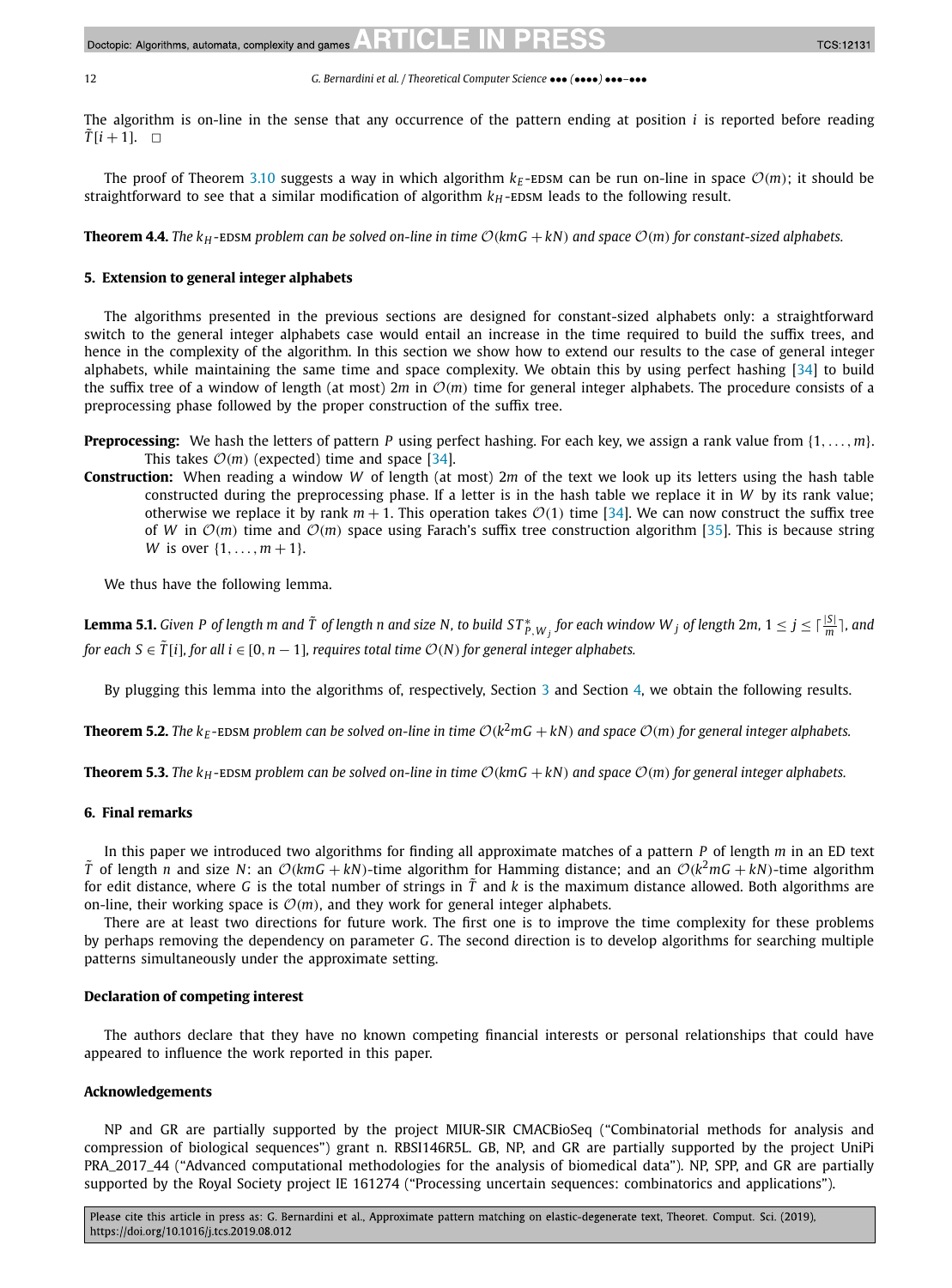## <span id="page-12-0"></span>**References**

- [1] G. Bernardini, P. Gawrychowski, N. Pisanti, S.P. Pissis, G. Rosone, Even faster [elastic-degenerate](http://refhub.elsevier.com/S0304-3975(19)30501-8/bib6963616C7032303139s1) string matching via fast matrix multiplication, in: C. Baier, I. [Chatzigiannakis,](http://refhub.elsevier.com/S0304-3975(19)30501-8/bib6963616C7032303139s1) P. Flocchini, S. Leonardi (Eds.), 46th International Colloquium on Automata, Languages and Programming, ICALP 2019, Patras, Greece, 8–12 July 2019, in: LIPIcs, vol. 132, Schloss Dagstuhl [- Leibniz-Zentrum](http://refhub.elsevier.com/S0304-3975(19)30501-8/bib6963616C7032303139s1) fuer Informatik, 2019, pp. 16:1–16:15.
- [2] The Computational Pan-Genomics Consortium, Computational pan-genomics: status, promises and challenges, Brief. Bioinform. 19 (1) (2018) 118–135, <https://doi.org/10.1093/bib/bbw089>.
- [3] L. Huang, V. Popic, S. Batzoglou, Short read alignment with populations of genomes, Bioinformatics 29 (13) (2013) 361–370, [https://doi.org/10.1093/](https://doi.org/10.1093/bioinformatics/btt215) [bioinformatics/btt215](https://doi.org/10.1093/bioinformatics/btt215).
- [4] P. Bille, G.M. Landau, R. Raman, K. Sadakane, S.R. Satti, O. Weimann, Random access to grammar-compressed strings and trees, SIAM J. Comput. 44 (3) (2015) 513–539, [https://doi.org/10.1137/130936889.](https://doi.org/10.1137/130936889)
- [5] T. Gagie, P. [Gawrychowski,](http://refhub.elsevier.com/S0304-3975(19)30501-8/bib44424C503A636F6E662F69736161632F476167696547503131s1) S.J. Puglisi, Faster approximate pattern matching in compressed repetitive texts, in: T. Asano, S. Nakano, Y. Okamoto, O. Watanabe (Eds.), Algorithms and [Computation](http://refhub.elsevier.com/S0304-3975(19)30501-8/bib44424C503A636F6E662F69736161632F476167696547503131s1) - 22nd International Symposium, ISAAC 2011, Yokohama, Japan, December 5-8, 2011, in: Proceedings, in: Lecture Notes in Computer Science, vol. 7074, Springer, 2011, [pp. 653–662.](http://refhub.elsevier.com/S0304-3975(19)30501-8/bib44424C503A636F6E662F69736161632F476167696547503131s1)
- [6] G. Navarro, Indexing highly repetitive collections, in: S. Arumugam, W.F. Smyth (Eds.), [Combinatorial](http://refhub.elsevier.com/S0304-3975(19)30501-8/bib44424C503A636F6E662F69776F63612F4E61766172726F3132s1) Algorithms, 23rd International Workshop, IWOCA 2012, Tamil Nadu, India, July 19–21, 2012, in: Lecture Notes in Computer Science, vol. 7643, Springer, 2012, [pp. 274–279,](http://refhub.elsevier.com/S0304-3975(19)30501-8/bib44424C503A636F6E662F69776F63612F4E61766172726F3132s1) Revised Selected Papers.
- [7] S. Wandelt, U. Leser, String searching in referentially compressed genomes, in: A.L.N. Fred, J. Filipe (Eds.), KDIR 2012  [Proceedings](http://refhub.elsevier.com/S0304-3975(19)30501-8/bib44424C503A636F6E662F6963336B2F57616E64656C744C3132s1) of the International Conference on Knowledge Discovery and [Information](http://refhub.elsevier.com/S0304-3975(19)30501-8/bib44424C503A636F6E662F6963336B2F57616E64656C744C3132s1) Retrieval, Barcelona, Spain, 4 - 7 October, 2012, 2012, pp. 95–102.
- [8] T. Gagie, S.J. Puglisi, Searching and indexing genomic databases via kernelization, Front. Bioeng. Biotechnol. 3 (2015) 12, [https://doi.org/10.3389/fbioe.](https://doi.org/10.3389/fbioe.2015.00012) [2015.00012](https://doi.org/10.3389/fbioe.2015.00012), <https://www.frontiersin.org/article/10.3389/fbioe.2015.00012>.
- [9] C. Barton, C. Liu, S.P. Pissis, On-line pattern matching on uncertain sequences and applications, in: T.H. Chan, M. Li, L. Wang (Eds.), [Combinatorial](http://refhub.elsevier.com/S0304-3975(19)30501-8/bib434F434F4132303136s1) [Optimization](http://refhub.elsevier.com/S0304-3975(19)30501-8/bib434F434F4132303136s1) and Applications - 10th International Conference, COCOA 2016, Hong Kong, China, December 16-18, 2016, Proceedings, in: Lecture Notes in Computer Science, vol. 10043, Springer, 2016, [pp. 547–562.](http://refhub.elsevier.com/S0304-3975(19)30501-8/bib434F434F4132303136s1)
- [10] T. Kociumaka, S.P. Pissis, J. [Radoszewski,](http://refhub.elsevier.com/S0304-3975(19)30501-8/bib495341414332303136s1) Pattern matching and consensus problems on weighted sequences and profiles, in: S. Hong (Ed.), 27th In-ternational Symposium on Algorithms and [Computation,](http://refhub.elsevier.com/S0304-3975(19)30501-8/bib495341414332303136s1) ISAAC 2016, December 12-14, 2016, Sydney, Australia, in: LIPIcs, vol. 64, Schloss Dagstuhl -[Leibniz-Zentrum](http://refhub.elsevier.com/S0304-3975(19)30501-8/bib495341414332303136s1) fuer Informatik, 2016, pp. 46:1–46:12.
- [11] C.S. Iliopoulos, R. Kundu, S.P. Pissis, Efficient pattern matching in [elastic-degenerate](http://refhub.elsevier.com/S0304-3975(19)30501-8/bib436F737461733A4C415441s1) texts, in: F. Drewes, C. Martín-Vide, B. Truthe (Eds.), Language and Automata Theory and Applications - 11th [International](http://refhub.elsevier.com/S0304-3975(19)30501-8/bib436F737461733A4C415441s1) Conference, LATA 2017, Proceedings, Umeå, Sweden, March 6-9, 2017, in: Lecture Notes in Computer Scienc, vol. 10168, 2017, [pp. 131–142.](http://refhub.elsevier.com/S0304-3975(19)30501-8/bib436F737461733A4C415441s1)
- [12] K.R. Abrahamson, Generalized string matching, SIAM J. Comput. 16 (6) (1987) 1039–1051, [https://doi.org/10.1137/0216067.](https://doi.org/10.1137/0216067)
- [13] M. Crochemore, C.S. Iliopoulos, T. Kociumaka, J. Radoszewski, W. Rytter, T. Walen, Covering problems for partial words and for indeterminate strings, Theor. Comput. Sci. 698 (2017) 25–39, <https://doi.org/10.1016/j.tcs.2017.05.026>.
- [14] C.S. Iliopoulos, J. Radoszewski, Truly [subquadratic-time](http://refhub.elsevier.com/S0304-3975(19)30501-8/bib696C696F706F756C6F735F65745F616C3A4C49504963733A323031363A36303834s1) extension queries and periodicity detection in strings with uncertainties, in: R. Grossi, [M. Lewenstein](http://refhub.elsevier.com/S0304-3975(19)30501-8/bib696C696F706F756C6F735F65745F616C3A4C49504963733A323031363A36303834s1) (Eds.), 27th Annual Symposium on Combinatorial Pattern Matching, CPM 2016, Tel Aviv, Israel, June 27–29, 2016, in: LIPIcs, vol. 54, Schloss Dagstuhl [- Leibniz-Zentrum](http://refhub.elsevier.com/S0304-3975(19)30501-8/bib696C696F706F756C6F735F65745F616C3A4C49504963733A323031363A36303834s1) fuer Informatik, 2016, pp. 8:1–8:12.
- [15] N. Pisanti, H. Soldano, M. Carpentier, J. Pothier, A relational extension of the notion of motifs: application to the common 3d protein substructures searching problem, J. Comput. Biol. 16 (12) (2009) 1635–1660, <https://doi.org/10.1089/cmb.2008.0019>.
- [16] H. Soldano, A. Viari, M. Champesme, Searching for flexible repeated patterns using a non-transitive similarity relation, Pattern Recognit. Lett. 16 (3) (1995) 233–246, [https://doi.org/10.1016/0167-8655\(94\)00095-K.](https://doi.org/10.1016/0167-8655(94)00095-K)
- [17] M. Alzamel, L.A.K. Ayad, G. Bernardini, R. Grossi, C.S. Iliopoulos, N. Pisanti, S.P. Pissis, G. Rosone, Degenerate string comparison and [applications,](http://refhub.elsevier.com/S0304-3975(19)30501-8/bib616C7A616D656C32303138646567656E6572617465s1) in: L. Parida, E. Ukkonen (Eds.), 18th International Workshop on Algorithms in [Bioinformatics,](http://refhub.elsevier.com/S0304-3975(19)30501-8/bib616C7A616D656C32303138646567656E6572617465s1) WABI, 2018, August 20-22, 2018, Helsinki, Finland, in: LIPIcs, vol. 113, Schloss Dagstuhl [- Leibniz-Zentrum](http://refhub.elsevier.com/S0304-3975(19)30501-8/bib616C7A616D656C32303138646567656E6572617465s1) fuer Informatik, 2018, pp. 21:1–21:14.
- [18] The 1000 Genomes Project Consortium, A global reference for human genetic variation, Nature 526 (7571) (2015) 68–74, [https://doi.org/10.1038/](https://doi.org/10.1038/nature15393) [nature15393](https://doi.org/10.1038/nature15393), <https://www.nature.com/articles/nature15393>.
- [19] S.P. Pissis, A. Retha, Dictionary matching in [elastic-degenerate](http://refhub.elsevier.com/S0304-3975(19)30501-8/bib7069737369735F65745F616C3A4C49504963733A323031383A38393531s1) texts with applications in searching VCF files on-line, in: G. D'Angelo (Ed.), 17th International Symposium on Experimental Algorithms, SEA 2018, L'Aquila, Italy, June 27–29, 2018, in: LIPIcs, vol. 103, Schloss Dagstuhl [- Leibniz-Zentrum](http://refhub.elsevier.com/S0304-3975(19)30501-8/bib7069737369735F65745F616C3A4C49504963733A323031383A38393531s1) fuer Informatik, 2018, [pp. 16:1–16:14.](http://refhub.elsevier.com/S0304-3975(19)30501-8/bib7069737369735F65745F616C3A4C49504963733A323031383A38393531s1)
- [20] J. Holub, W.F. Smyth, S. Wang, Fast pattern-matching on indeterminate strings, J. Discret. Algorithms 6 (1) (2008) 37–50, [https://doi.org/10.1016/j.jda.](https://doi.org/10.1016/j.jda.2006.10.003) [2006.10.003.](https://doi.org/10.1016/j.jda.2006.10.003)
- [21] R. Rahn, D. Weese, K. Reinert, Journaled string tree a scalable data structure for analyzing thousands of similar genomes on your laptop, Bioinformatics 30 (24) (2014) 3499–3505, [https://doi.org/10.1093/bioinformatics/btu438.](https://doi.org/10.1093/bioinformatics/btu438)
- [22] S. Maciuca, C. del Ojo Elias, G. McVean, Z. Iqbal, A natural encoding of genetic variation in a [burrows-wheeler](http://refhub.elsevier.com/S0304-3975(19)30501-8/bib4D61636975636132303136s1) transform to enable mapping and genome inference, in: M.C. Frith, C.N.S. Pedersen (Eds.), Algorithms in [Bioinformatics,](http://refhub.elsevier.com/S0304-3975(19)30501-8/bib4D61636975636132303136s1) 16th International Workshop, WABI 2016, Proceedings, Aarhus, Denmark, August 22-24, 2016, in: Lecture Notes in Computer Science, vol. 9838, Springer, 2016, [pp. 222–233.](http://refhub.elsevier.com/S0304-3975(19)30501-8/bib4D61636975636132303136s1)
- [23] J. Sirén, Indexing variation graphs, in: S.P. Fekete, V. [Ramachandran](http://refhub.elsevier.com/S0304-3975(19)30501-8/bib44424C503A636F6E662F616C656E65782F536972656E3137s1) (Eds.), Proceedings of the Ninteenth Workshop on Algorithm Engineering and [Experiments,](http://refhub.elsevier.com/S0304-3975(19)30501-8/bib44424C503A636F6E662F616C656E65782F536972656E3137s1) ALENEX 2017, Barcelona, Spain, Hotel Porta Fira, January 17-18, 2017, SIAM, 2017, pp. 13–27.
- [24] J.C. Na, H. Kim, S. Min, H. Park, T. Lecroq, M. Léonard, L. Mouchard, K. Park, Fm-index of alignment with gaps, Theor. Comput. Sci. 710 (2018) 148-157, [https://doi.org/10.1016/j.tcs.2017.02.020.](https://doi.org/10.1016/j.tcs.2017.02.020)
- [25] R.A. Baeza-Yates, C.H. Perleberg, Fast and practical approximate string matching, Inf. Process. Lett. 59 (1) (1996) 21–27, [https://doi.org/10.1016/0020-](https://doi.org/10.1016/0020-0190(96)00083-X) [0190\(96\)00083-X](https://doi.org/10.1016/0020-0190(96)00083-X).
- [26] S.F. Altschul, W. Gish, W. Miller, E.W. Myers, D.J. Lipman, Basic local alignment search tool, J. Mol. Biol. 215 (3) (1990) 403–410, [https://doi.org/10.](https://doi.org/10.1016/S0022-2836(05)80360-2) [1016/S0022-2836\(05\)80360-2,](https://doi.org/10.1016/S0022-2836(05)80360-2) <http://www.sciencedirect.com/science/article/pii/S0022283605803602>.
- [27] R. Grossi, C.S. Iliopoulos, C. Liu, N. Pisanti, S.P. Pissis, A. Retha, G. Rosone, F. Vayani, L. Versari, On-line pattern matching on similar texts, in: [J. Kärkkäi](http://refhub.elsevier.com/S0304-3975(19)30501-8/bib506973616E74693A4F6E6C696E65s1)nen, [J. Radoszewski,](http://refhub.elsevier.com/S0304-3975(19)30501-8/bib506973616E74693A4F6E6C696E65s1) W. Rytter (Eds.), 28th Annual Symposium on Combinatorial Pattern Matching, CPM 2017, July 4-6, 2017, Warsaw, Poland, in: LIPIcs, vol. 78, Schloss Dagstuhl [- Leibniz-Zentrum](http://refhub.elsevier.com/S0304-3975(19)30501-8/bib506973616E74693A4F6E6C696E65s1) fuer Informatik, 2017, pp. 9:1–9:14.
- [28] K. Aoyama, Y. [Nakashima,](http://refhub.elsevier.com/S0304-3975(19)30501-8/bib616F79616D6132303138666173746572s1) T. I, S. Inenaga, H. Bannai, M. Takeda, Faster online elastic degenerate string matching, in: G. Navarro, D. Sankoff, B. Zhu (Eds.), Annual Symposium on [Combinatorial](http://refhub.elsevier.com/S0304-3975(19)30501-8/bib616F79616D6132303138666173746572s1) Pattern Matching, CPM 2018, July 2-4, 2018 - Qingdao, China, in: LIPIcs, vol. 105, Schloss Dagstuhl - [Leibniz-Zentrum](http://refhub.elsevier.com/S0304-3975(19)30501-8/bib616F79616D6132303138666173746572s1) fuer Informatik, 2018, pp. 9:1–9:10.
- [29] A. Cisłak, S. Grabowski, J. Holub, Sopang: online text searching over a pan-genome, Bioinformatics 34 (24) (2018) 4290–4292, [https://doi.org/10.1093/](https://doi.org/10.1093/bioinformatics/bty506) [bioinformatics/bty506](https://doi.org/10.1093/bioinformatics/bty506).
- [30] M. Rautiainen, V. Makinen, T. Marschall, Bit-parallel sequence-to-graph alignment, Bioinformatics, [https://doi.org/10.1093/bioinformatics/btz162.](https://doi.org/10.1093/bioinformatics/btz162)
- [31] G. Bernardini, N. Pisanti, S.P. Pissis, G. Rosone, Pattern matching on [elastic-degenerate](http://refhub.elsevier.com/S0304-3975(19)30501-8/bib6265726E617264696E69323031377061747465726Es1) text with errors, in: G. Fici, M. Sciortino, R. Venturini (Eds.), String Processing and Information Retrieval - 24th [International](http://refhub.elsevier.com/S0304-3975(19)30501-8/bib6265726E617264696E69323031377061747465726Es1) Symposium, SPIRE 2017, Palermo, Italy, September 26-29, 2017, Proceedings, in: Lecture Notes in Computer Science, [vol. 10508,](http://refhub.elsevier.com/S0304-3975(19)30501-8/bib6265726E617264696E69323031377061747465726Es1) Springer, 2017, pp. 74–90.